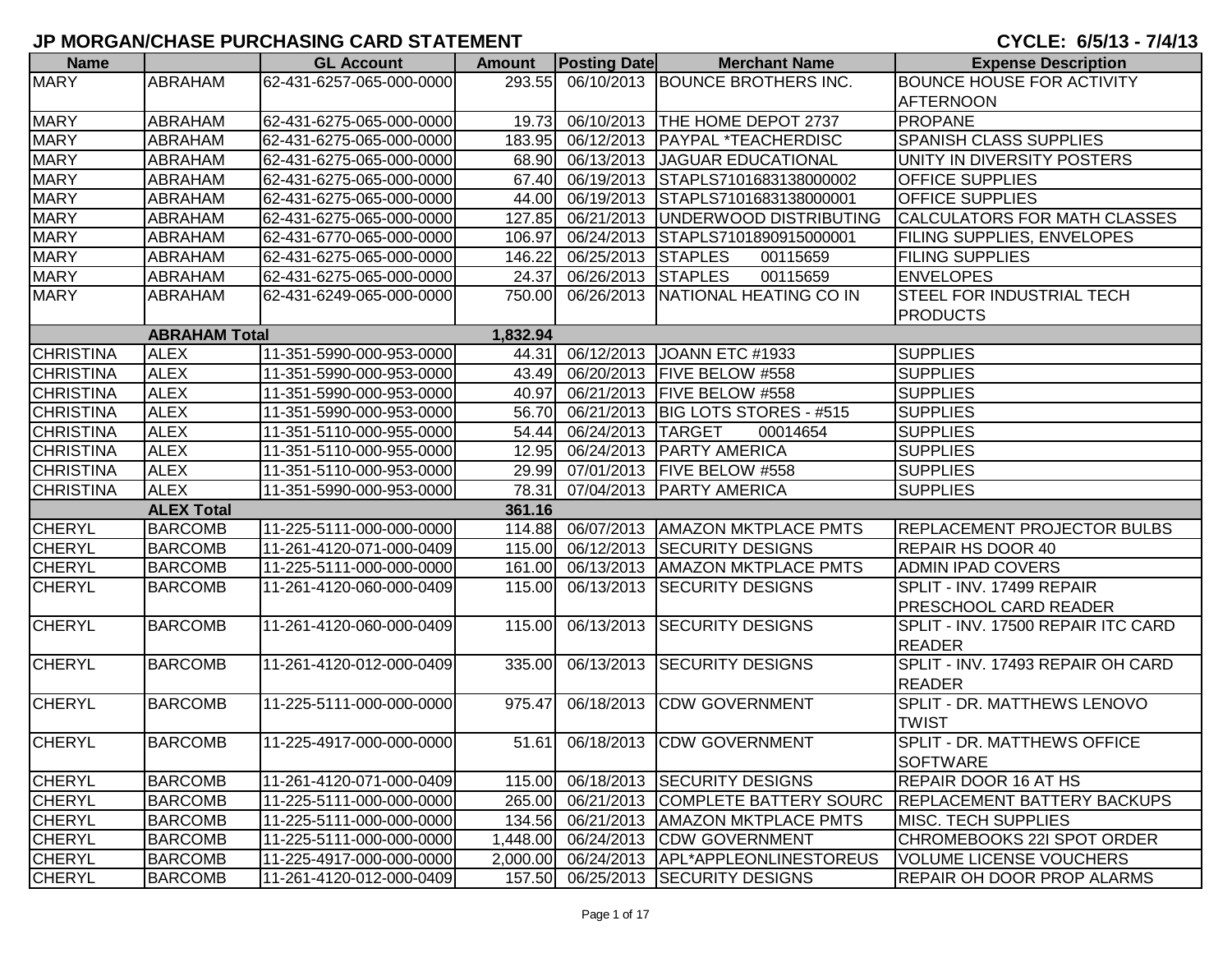| <b>Name</b>    |                      | <b>GL Account</b>        | <b>Amount</b> | <b>Posting Date</b>       | <b>Merchant Name</b>               | <b>Expense Description</b>             |
|----------------|----------------------|--------------------------|---------------|---------------------------|------------------------------------|----------------------------------------|
| <b>CHERYL</b>  | <b>BARCOMB</b>       | 11-225-5111-000-000-0000 | 129.00        |                           | 06/26/2013 THE POD DROP OF NO      | <b>SUPPLIES</b>                        |
| <b>CHERYL</b>  | <b>BARCOMB</b>       | 11-225-5111-000-000-0000 | 108.00        |                           | 06/27/2013 CDW GOVERNMENT          | <b>SUPPLIES</b>                        |
|                | <b>BARCOMB Total</b> |                          | 6,340.02      |                           |                                    |                                        |
| <b>STEVEN</b>  | <b>BARR</b>          | 11-252-3220-000-000-0000 | 209.23        |                           | 06/07/2013 KELLOGG CENTER          | HOTEL AND DINNER FOR                   |
|                |                      |                          |               |                           |                                    | <b>CPA/BUSINESS MANAGER WORKSHOP</b>   |
|                |                      |                          |               |                           |                                    |                                        |
| <b>STEVEN</b>  | <b>BARR</b>          | 11-252-3220-000-000-0000 | 11.04         |                           | 06/17/2013 LEXINGTON LANSING CHRI  | <b>BREAKFAST-MIDDLE CITIES MEETING</b> |
|                |                      |                          |               |                           |                                    | <b>IN LANSING</b>                      |
| <b>STEVEN</b>  | <b>BARR</b>          | 11-252-3220-000-000-0000 | 140.58        |                           | 06/19/2013  TELECOM SQUARE USA INC | WIFI ROUTER FOR JAPAN TRIP             |
| <b>STEVEN</b>  | <b>BARR</b>          | 11-252-7910-000-000-0000 | 29.18         |                           | 06/24/2013 JETS PIZZA #46          | LUNCH FOR NESPA DURING                 |
|                |                      |                          |               |                           |                                    | <b>NEGOTIATIONS</b>                    |
|                | <b>BARR Total</b>    |                          | 390.03        |                           |                                    |                                        |
| <b>STACEY</b>  | <b>BECKER</b>        | 11-112-5110-065-051-0000 |               |                           | 1.50 06/10/2013 J W PEPPER         | ONLINE OCTAVO PURCHASE                 |
| <b>STACEY</b>  | <b>BECKER</b>        | 11-112-5110-065-051-0000 | 230.91        |                           | 06/12/2013 SAMSCLUB #6657          | CONCERT RECEPTION - I AM               |
|                |                      |                          |               |                           |                                    | ATTACHING A CHECK TO PAY FO            |
|                | <b>BECKER Total</b>  |                          | 232.41        |                           |                                    |                                        |
| LYNETTE        | <b>BLOOM</b>         | 11-351-5990-000-953-0000 | 54.32         | 06/19/2013                | <b>STAPLES</b><br>00115659         | SUMMER CARE OFFICE SUPPLIES            |
| <b>LYNETTE</b> | <b>BLOOM</b>         | 62-431-6350-031-000-0000 | 1,183.00      |                           | 06/26/2013 RED OAKS WATERPARK OC   | <b>SUMMER CARE FIELD TRIP</b>          |
| <b>LYNETTE</b> | <b>BLOOM</b>         | 62-431-6350-031-000-0000 | 1,565.00      | 07/02/2013                | <b>TOLEDO ZOOLOGICAL SOCI</b>      | <b>SUMMER CARE FIELD TRIP</b>          |
|                | <b>BLOOM Total</b>   |                          | 2,802.32      |                           |                                    |                                        |
| <b>SANDRA</b>  | <b>BRASIL</b>        | 62-431-6275-055-000-0000 | 32.12         |                           | 06/05/2013   AMAZON.COM            | PURCHASE OF READING MATERIALS          |
|                |                      |                          |               |                           |                                    | FOR ERICKSON FROM DTE                  |
| <b>SANDRA</b>  | <b>BRASIL</b>        | 11-111-5110-055-050-0000 | 221.98        | 06/05/2013                | DMI* DELL K-12 PTR                 | TONER FOR MEDIA CENTER AND             |
|                |                      |                          |               |                           |                                    | TEACHER WORKROOM PRINTERS              |
| <b>SANDRA</b>  | <b>BRASIL</b>        | 62-431-6275-055-000-0000 | 68.92         | 06/06/2013 RGS PAY*       |                                    | <b>CLASSROOM READING LIBRARY</b>       |
|                |                      |                          |               |                           |                                    | SUPPLIES FROM DTE GRANT MO             |
| <b>SANDRA</b>  | <b>BRASIL</b>        | 62-431-6275-055-000-0000 | 101.57        | 06/07/2013                | GFS MKTPLC #0958                   | <b>STAFF LUNCHEON</b>                  |
| <b>SANDRA</b>  | <b>BRASIL</b>        | 11-111-5110-055-065-0000 | 22.63         | 06/10/2013                | <b>AMAZON MKTPLACE PMTS</b>        | <b>SUBJECT PLANNER</b>                 |
| <b>SANDRA</b>  | <b>BRASIL</b>        | 11-222-5990-055-000-0000 | 44.76         | 06/10/2013                | <b>BRODART SUPPLIES</b>            | <b>SUPPLIES</b>                        |
| <b>SANDRA</b>  | <b>BRASIL</b>        | 11-111-5110-055-076-0000 | 79.70         | 06/10/2013                | <b>BRODART SUPPLIES</b>            | <b>SUPPLIES</b>                        |
| <b>SANDRA</b>  | <b>BRASIL</b>        | 11-111-5110-055-010-0000 | 542.84        | 06/14/2013 K-LOG INC      |                                    | <b>SUPPLIES</b>                        |
| <b>SANDRA</b>  | <b>BRASIL</b>        | 11-111-5110-055-025-0000 | 12.28         | 06/14/2013                | K-LOG INC                          | <b>SUPPLIES</b>                        |
| <b>SANDRA</b>  | <b>BRASIL</b>        | 11-111-5110-055-065-0000 | 11.98         | 06/14/2013                | <b>SSI*SCHOOL SPECIALTY</b>        | <b>SUPPLIES</b>                        |
| <b>SANDRA</b>  | <b>BRASIL</b>        | 11-111-5110-055-045-0000 | 478.74        |                           | 06/14/2013 SSI*SCHOOL SPECIALTY    | <b>SUPPLIES</b>                        |
| <b>SANDRA</b>  | <b>BRASIL</b>        | 11-111-5110-055-070-0000 |               | 213.30 06/18/2013 STAPLES | 00115659                           | <b>DEPARTMENT SUPPLIES</b>             |
| <b>SANDRA</b>  | <b>BRASIL</b>        | 11-111-5110-055-035-0000 | 59.40         |                           | 06/19/2013 SSI*SCHOOL SPECIALTY    | <b>BATTERIES FOR GAMES AND</b>         |
|                |                      |                          |               |                           |                                    | <b>MICROPHONES</b>                     |
| <b>SANDRA</b>  | <b>BRASIL</b>        | 11-111-5110-055-050-0000 | 59.04         |                           | 06/19/2013 SSI*SCHOOL SPECIALTY    | TAPE FOR BOOKS AND PROJECTS            |
| <b>SANDRA</b>  | <b>BRASIL</b>        | 11-111-5110-055-025-0000 | 786.08        |                           | 06/20/2013 THE HOME DEPOT 2737     | SHELVING AND STORAGE BINS FOR          |
|                |                      |                          |               |                           |                                    | THE NEW GUIDED READING                 |
| <b>SANDRA</b>  | <b>BRASIL</b>        | 11-111-5110-055-025-0000 |               |                           | 128.09 06/21/2013 AMAZON.COM       | <b>MISC OFFICE SUPPLIES</b>            |
| <b>SANDRA</b>  | <b>BRASIL</b>        | 11-111-5110-055-070-0000 |               |                           | 63.00 06/21/2013 CPC*CAFEPRESS.COM | <b>SOCIAL STUDIES BOOKS</b>            |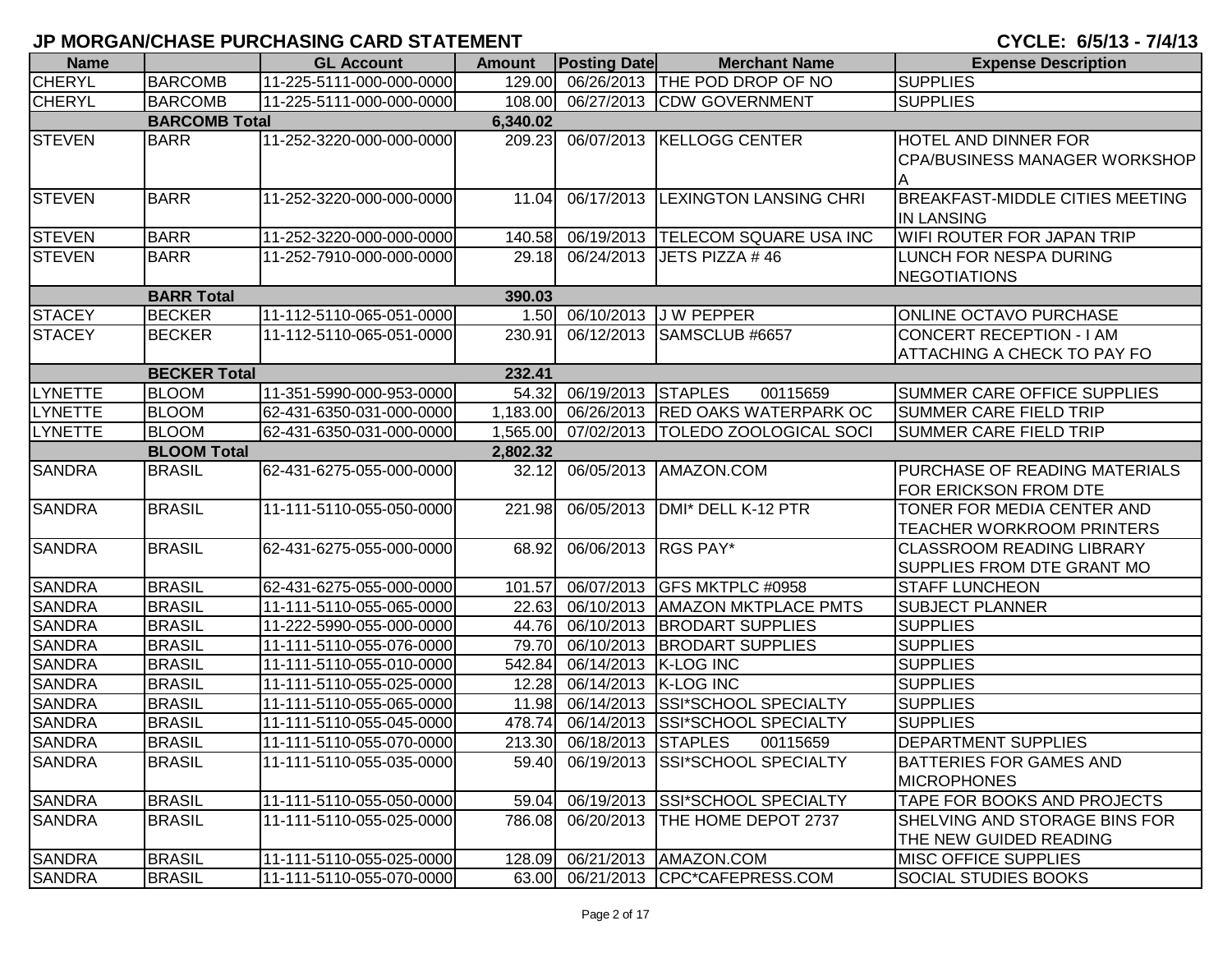| <b>Name</b>     |                      | <b>GL Account</b>        | <b>Amount</b> | <b>Posting Date</b>      | <b>Merchant Name</b>                   | <b>Expense Description</b>          |
|-----------------|----------------------|--------------------------|---------------|--------------------------|----------------------------------------|-------------------------------------|
| <b>SANDRA</b>   | <b>BRASIL</b>        | 11-111-4222-055-000-0000 |               | 164.39 06/21/2013 TARGET | 00014654                               | <b>CLEANING SUPPLIES FOR</b>        |
|                 |                      |                          |               |                          |                                        | DEPT/GAMES/STORAGE CONTAINERS       |
|                 |                      |                          |               |                          |                                        |                                     |
| <b>SANDRA</b>   | <b>BRASIL</b>        | 11-111-5110-055-025-0000 | 54.08         |                          | 06/21/2013 SSI*SCHOOL SPECIALTY        | <b>BINDERS AND SHEET PROTECTORS</b> |
|                 |                      |                          |               |                          |                                        | FOR THE FRONT OFFICES               |
| <b>SANDRA</b>   | <b>BRASIL</b>        | 11-111-5110-055-050-0000 | 494.07        |                          | 06/21/2013 SSI*SCHOOL SPECIALTY        | <b>SUPPLIES</b>                     |
| <b>SANDRA</b>   | <b>BRASIL</b>        | 11-111-5110-055-070-0000 | 100.43        |                          | 06/21/2013 SSI*SCHOOL SPECIALTY        | <b>SUPPLIES</b>                     |
| <b>SANDRA</b>   | <b>BRASIL</b>        | 11-111-4222-055-000-0000 | 172.61        | 06/25/2013               | <b>SSI*SCHOOL SPECIALTY</b>            | <b>COPY ROOM SUPPLIES</b>           |
| <b>SANDRA</b>   | <b>BRASIL</b>        | 11-111-4222-055-000-0000 | 2,981.30      |                          | 06/25/2013 SSI*SCHOOL SPECIALTY        | <b>COPY PAPER</b>                   |
| <b>SANDRA</b>   | <b>BRASIL</b>        | 11-111-5110-055-025-0000 | 234.36        |                          | 06/25/2013 SSI*SCHOOL SPECIALTY        | <b>CLASSROOM SUPPLIES</b>           |
| <b>SANDRA</b>   | <b>BRASIL</b>        | 11-111-5110-055-070-0000 | 152.38        |                          | 06/25/2013 SSI*SCHOOL SPECIALTY        | <b>CLASSROOM SUPPLIES</b>           |
| <b>SANDRA</b>   | <b>BRASIL</b>        | 11-111-5110-055-025-0000 | 227.94        |                          | 06/25/2013 SSI*SCHOOL SPECIALTY        | <b>CLASSROOM SUPPLIES</b>           |
| <b>SANDRA</b>   | <b>BRASIL</b>        | 11-111-5110-055-070-0000 | 68.37         |                          | 06/25/2013 SSI*SCHOOL SPECIALTY        | <b>CLASSROOM SUPPLIES</b>           |
| <b>SANDRA</b>   | <b>BRASIL</b>        | 11-111-5110-055-070-0000 | 173.00        |                          | 06/25/2013 SSI*SCHOOL SPECIALTY        | <b>MISC REPLACEMENT</b>             |
|                 |                      |                          |               |                          |                                        | SUPPLIES/STUDENT SUPPLIES           |
| <b>SANDRA</b>   | <b>BRASIL</b>        | 11-111-5110-055-025-0000 | 37.51         |                          | 06/25/2013 SSI*SCHOOL SPECIALTY        | <b>MISC OFFICE SUPPLIES</b>         |
| <b>SANDRA</b>   | <b>BRASIL</b>        | 11-111-5110-055-070-0000 | 212.31        |                          | 06/26/2013 SSI*SCHOOL SPECIALTY        | <b>CLASSROOM SUPPLIES</b>           |
| <b>SANDRA</b>   | <b>BRASIL</b>        | 11-241-5910-055-000-0000 | 214.29        |                          | 06/28/2013   WAL-MART #5893            | <b>SUPPLIES</b>                     |
|                 | <b>BRASIL Total</b>  |                          | 8,213.47      |                          |                                        |                                     |
| <b>BETHANY</b>  | <b>BRATNEY</b>       | 11-222-5990-071-000-0000 | 196.62        |                          | 06/10/2013 AMAZON.COM                  | NEW MATERIALS FOR THE LMC           |
| <b>BETHANY</b>  | <b>BRATNEY</b>       | 11-222-5990-071-000-0000 | 17.22         |                          | 06/12/2013   AMAZON.COM                | <b>NEW MATERIALS FOR THE LMC</b>    |
| <b>BETHANY</b>  | <b>BRATNEY</b>       | 11-222-5990-071-000-0000 | 5.00          |                          | 06/13/2013 POPCONNECT.ORG              | POSTER FOR THE LMC                  |
| <b>BETHANY</b>  | <b>BRATNEY</b>       | 11-222-5990-071-000-0000 | 123.88        |                          | 06/17/2013   PUBLIC BROADCASTING SV    | NEW MATERIALS FOR THE LMC           |
| BETHANY         | <b>BRATNEY</b>       | 11-222-5990-071-000-0000 | 343.66        |                          | 06/18/2013  LIBRARY VIDEO COMP         | NEW MATERIALS FOR THE LMC           |
| <b>BETHANY</b>  | <b>BRATNEY</b>       | 11-222-5990-071-000-0000 | 19.99         |                          | 06/19/2013 PUBLIC BROADCASTING SV      | NEW MATERIALS FOR THE LMC           |
| <b>BETHANY</b>  | <b>BRATNEY</b>       | 11-222-5990-071-000-0000 | 42.36         |                          | 06/28/2013   PUBLIC BROADCASTING SV    | NEW MATERIALS FOR THE LMC           |
| <b>BETHANY</b>  | <b>BRATNEY</b>       | 11-222-5990-071-000-0000 | 274.65        |                          | 07/02/2013 LIBRARY VIDEO COMP          | NEW MATERIALS FOR THE LMC           |
|                 | <b>BRATNEY Total</b> |                          | 1,023.38      |                          |                                        |                                     |
| <b>JEFFREY</b>  | <b>BUNKER</b>        | 11-261-4290-000-000-0000 | 335.48        |                          | 06/05/2013   PENSKE TRK LSG 059110     | <b>MTCE TRUCK RENTAL</b>            |
| <b>JEFFREY</b>  | <b>BUNKER</b>        | 11-261-5993-000-000-0000 | 6.38          |                          | 06/11/2013 MIDWEST GOLF & TURF         | <b>GRNDS FIELD GROOMER PARTS</b>    |
| <b>JEFFREY</b>  | <b>BUNKER</b>        | 11-261-5993-000-000-0000 | 21.96         |                          | 06/11/2013 BADER AND SONS CO.          | <b>GRNDS WEED WHIP PARTS</b>        |
| <b>JEFFREY</b>  | <b>BUNKER</b>        | 11-261-5993-071-000-0000 | 366.00        |                          | 06/13/2013 NEW LAWN SOD FARM           | <b>GRNDS HS FIELD REPAIR</b>        |
| <b>JEFFREY</b>  | <b>BUNKER</b>        | 11-261-5993-000-000-0000 | $-45.00$      | 06/13/2013               | <b>NEW LAWN SOD FARM</b>               | <b>GRNDS PALLET DEPOSIT RETURN</b>  |
| <b>JEFFREY</b>  | <b>BUNKER</b>        | 11-261-5993-000-000-0000 | 165.85        |                          | 07/01/2013   PIONEER REVERE 8008771    | <b>GRNDS SPRAYER/STRIPER PARTS</b>  |
| <b>JEFFREY</b>  | <b>BUNKER</b>        | 11-261-5993-000-000-0000 |               |                          | 174.99 07/03/2013 BADER AND SONS CO.   | <b>GRNDS EQUIPMENT REPAIR PARTS</b> |
|                 | <b>BUNKER Total</b>  |                          | 1,025.66      |                          |                                        |                                     |
| <b>SUSAN</b>    | <b>BURNHAM</b>       | 62-431-6275-011-000-0000 |               |                          | 456.75 06/27/2013 FEDEXOFFICE 00004754 | PRINTING                            |
| <b>SUSAN</b>    | <b>BURNHAM</b>       | 62-431-6275-011-000-0000 |               |                          | 36.44 06/28/2013 SMILEMAKERS 01079508  | <b>BIRTHDAY STICKERS</b>            |
| <b>SUSAN</b>    | <b>BURNHAM</b>       | 11-241-7410-011-000-0000 | 555.00        |                          | 07/02/2013  MI ELEMENTARY & MIDDLE     | 2013/14 MEMSPA MEMBERSHIP           |
|                 | <b>BURNHAM Total</b> |                          | 1,048.19      |                          |                                        |                                     |
| <b>MARGARET</b> | <b>BURRIS</b>        | 11-241-5910-012-000-0000 |               |                          | 362.00 06/20/2013 CDW GOVERNMENT       | <b>CHROMEBOOK THINK PAD</b>         |
| <b>MARGARET</b> | <b>BURRIS</b>        | 62-431-6275-012-000-0000 |               |                          | 27.00 06/27/2013 CDW GOVERNMENT        | <b>SUPPLIES</b>                     |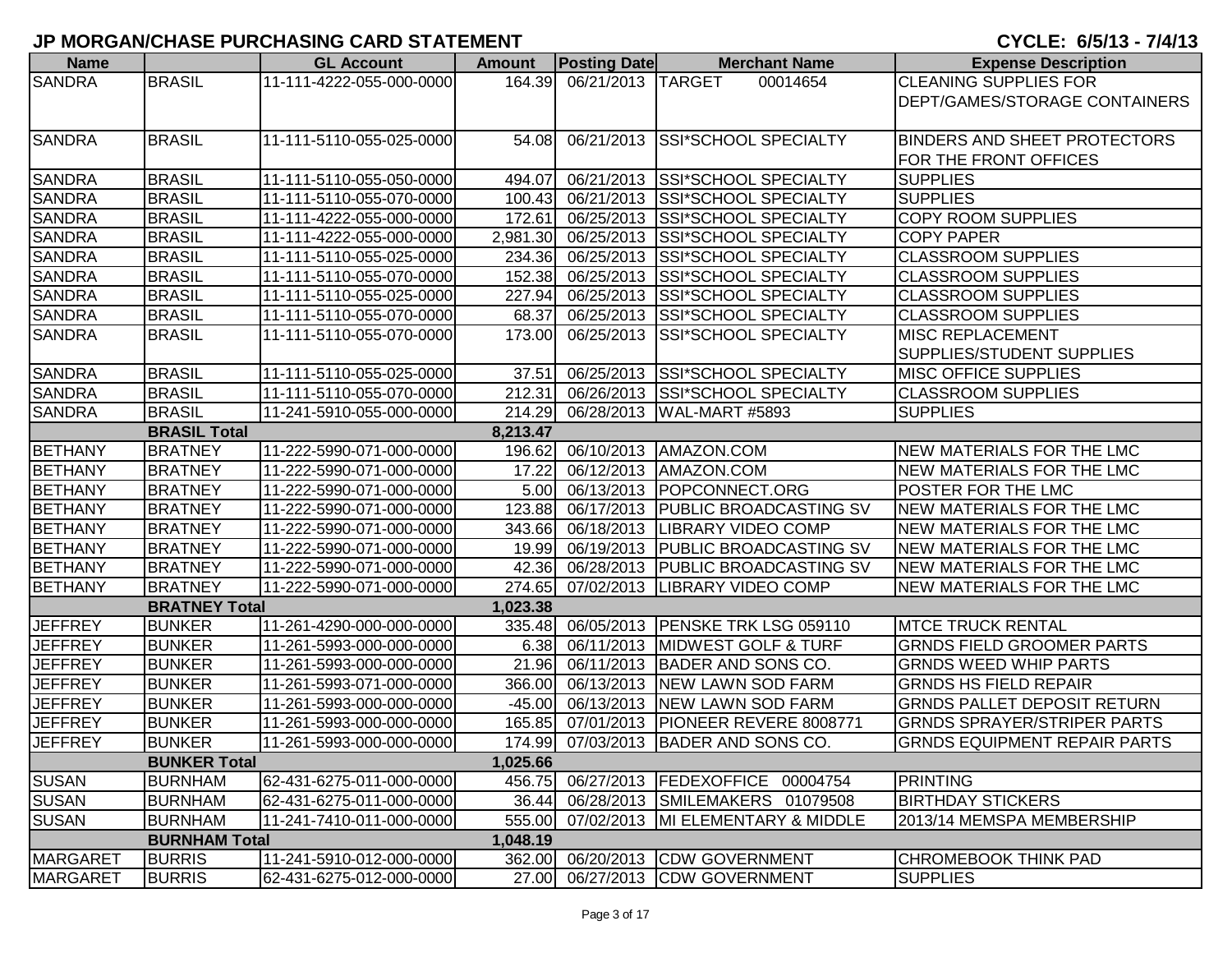| <b>Name</b>      |                       | <b>GL Account</b>        | <b>Amount</b> | <b>Posting Date</b> | <b>Merchant Name</b>                       | <b>Expense Description</b>                                    |
|------------------|-----------------------|--------------------------|---------------|---------------------|--------------------------------------------|---------------------------------------------------------------|
| <b>MARGARET</b>  | <b>BURRIS</b>         | 62-431-6275-012-000-0000 |               |                     | 15.00 06/28/2013 DUNCAN DISPOSAL SYSTEM    | <b>WASTE REMOVAL</b>                                          |
|                  | <b>BURRIS Total</b>   |                          | 404.00        |                     |                                            |                                                               |
| <b>BETH</b>      | <b>CANALES</b>        | 11-113-5110-071-044-0000 | 29.12         |                     | 06/06/2013 MEIJER INC #054<br>Q01          | PIZZA LAB, END OF THE YEAR<br><b>COOKING</b>                  |
|                  | <b>CANALES Total</b>  |                          | 29.12         |                     |                                            |                                                               |
| <b>NICOLE</b>    | <b>CARTER</b>         | 11-113-3220-071-000-0000 | 18.94         |                     | 06/25/2013 GOODY GLOVERS                   | DINNER DAY #2 HARVARD                                         |
| <b>NICOLE</b>    | <b>CARTER</b>         | 11-113-3220-071-000-0000 | 36.00         |                     | 06/25/2013 SHAYS PUB & WINE BAR            | <b>DINNER NIGHT #1</b>                                        |
| <b>NICOLE</b>    | <b>CARTER</b>         | 11-113-3220-071-000-0000 | 54.00         |                     | 06/25/2013 AIRPORT TERMINALS               | HARVARD CONFERENCE 7 DAY LINK                                 |
|                  |                       |                          |               |                     |                                            | PASSES FOR 3                                                  |
| <b>NICOLE</b>    | <b>CARTER</b>         | 11-113-3220-071-000-0000 | 52.60         |                     | 06/26/2013   LEGAL SEA FOODS #209          | LUNCH DAY #2 HARVARD                                          |
| <b>NICOLE</b>    | <b>CARTER</b>         | 11-113-3220-071-000-0000 | 30.04         |                     | 06/27/2013 BORDER CAFE                     | LUNCH DAY #3 HARVARD                                          |
| <b>NICOLE</b>    | <b>CARTER</b>         | 11-113-3220-071-000-0000 | 44.48         |                     | 06/28/2013 BERTUCCI'S #011                 | DINNER DAY #4 HARVARD                                         |
| <b>NICOLE</b>    | <b>CARTER</b>         | 11-113-3220-071-000-0000 | 19.72         |                     | 06/28/2013 SHERATON                        | DINNER DAY # 3 HARVARD                                        |
| <b>NICOLE</b>    | <b>CARTER</b>         | 11-113-3220-071-000-0000 | 1,482.10      |                     | 07/01/2013 SHERATON                        | <b>ROOM AT SHERATON FOR HARVARD</b><br><b>CONFERENCE</b>      |
| <b>NICOLE</b>    | <b>CARTER</b>         | 11-113-3220-071-000-0000 | 1,482.10      |                     | 07/01/2013 SHERATON                        | <b>ROOM AT SHERATON FOR HARVARD</b><br><b>CONFERENCE</b>      |
| <b>NICOLE</b>    | <b>CARTER</b>         | 11-113-3220-071-000-0000 | 60.00         |                     | 07/01/2013 METRO AIRPORT PARKING           | PARKING AT DETROIT METRO<br><b>AIRPORT</b>                    |
| <b>NICOLE</b>    | <b>CARTER</b>         | 11-113-3220-071-000-0000 | 50.30         |                     | 07/01/2013 SILVER DINER BWI Q63            | DINNER DAY # 6 HARVARD                                        |
| <b>NICOLE</b>    | <b>CARTER</b>         | 11-113-3220-071-000-0000 | 32.25         | 07/01/2013 COSI-SW  |                                            | LUNCH DAY #6 HARVARD                                          |
| <b>NICOLE</b>    | <b>CARTER</b>         | 11-113-3220-071-000-0000 | 27.82         |                     | 07/01/2013 L A BURDICK CHOCOLATE           | DINNER/DESSERT DAY #5 HARVARD                                 |
|                  | <b>CARTER Total</b>   |                          | 3,390.35      |                     |                                            |                                                               |
| <b>WANDA</b>     | <b>CIANCIO</b>        | 11-225-5111-000-000-0000 | 2,098.00      |                     | 06/17/2013 APL*APPLEONLINESTOREUS          | <b>LAPTOPS FOR ITC</b>                                        |
| <b>WANDA</b>     | <b>CIANCIO</b>        | 11-225-5111-000-000-0000 | 41.71         |                     | 06/26/2013   AMAZON MKTPLACE PMTS          | <b>CISCO PHONE WALL MOUNT KIT FOR</b><br>CHILD CARE ROOM HIGH |
|                  | <b>CIANCIO Total</b>  |                          | 2,139.71      |                     |                                            |                                                               |
| <b>TERRI</b>     | <b>CLARK</b>          | 62-431-6249-065-000-0000 |               |                     | 14.95 06/14/2013 HAAN CRAFTS               | <b>SEWING PROJECT</b>                                         |
|                  | <b>CLARK Total</b>    |                          | 14.95         |                     |                                            |                                                               |
| <b>JOANN</b>     | <b>CLEMENTS</b>       | 21-297-5610-083-000-0000 | 69.90         |                     | 06/17/2013 PENN STATION                    | <b>8 LUNCHES FOR BARGAINING</b>                               |
|                  | <b>CLEMENTS Total</b> |                          | 69.90         |                     |                                            |                                                               |
| <b>ROBERT</b>    | <b>COOLMAN</b>        | 11-261-5992-000-000-0000 | 233.75        |                     | 06/06/2013 CONSERVA ELECTRIC SUPP          | <b>MTCE STOCK LAMPS</b>                                       |
| <b>ROBERT</b>    | <b>COOLMAN</b>        | 11-261-5992-000-000-0000 | 278.00        |                     | 06/13/2013 CONSERVA ELECTRIC SUPP          | <b>MTCE STOCK LAMPS</b>                                       |
| <b>ROBERT</b>    | <b>COOLMAN</b>        | 11-261-5992-000-000-0000 | 279.50        |                     | 06/13/2013 CONSERVA ELECTRIC SUPP          | <b>MTCE STOCK BALLASTS</b>                                    |
| <b>ROBERT</b>    | <b>COOLMAN</b>        | 11-261-5992-000-000-0000 | 109.36        |                     | 06/14/2013 CITY ELECTRIC SUPPLY            | MTCE TOOL, STOCK FUSES                                        |
| <b>ROBERT</b>    | <b>COOLMAN</b>        | 11-261-5992-000-000-0000 | 114.25        |                     | 06/14/2013 CONSERVA ELECTRIC SUPP          | <b>IMTCE TOOL, STOCK CAPACITORS</b>                           |
| <b>ROBERT</b>    | <b>COOLMAN</b>        | 11-261-5992-013-000-0000 |               |                     | 48.66 07/01/2013 THE HOME DEPOT 2737       | <b>NW STAGE LIGHTS</b>                                        |
| <b>ROBERT</b>    | <b>COOLMAN</b>        | 11-261-5992-000-000-0000 |               |                     | 2,187.00 07/02/2013 CONSERVA ELECTRIC SUPP | <b>MTCE STOCK LAMPS</b>                                       |
| <b>ROBERT</b>    | <b>COOLMAN</b>        | 11-261-5992-000-000-0000 | 440.00        |                     | 07/02/2013 CONSERVA ELECTRIC SUPP          | <b>MTCE STOCK LAMPS</b>                                       |
|                  | <b>COOLMAN Total</b>  |                          | 3,690.52      |                     |                                            |                                                               |
| <b>CHRISTINE</b> | <b>DIATIKAR</b>       | 11-293-4910-000-000-0000 |               |                     | 3,054.55 06/05/2013 PLYMOUTH NOVI 155      | PO 20827-4/13 TRAINER                                         |
| <b>CHRISTINE</b> | <b>DIATIKAR</b>       | 62-431-6275-014-000-0000 |               |                     | 328.92 06/06/2013 SCHOLASTIC INC. KEY 6    | <b>BOOKS</b>                                                  |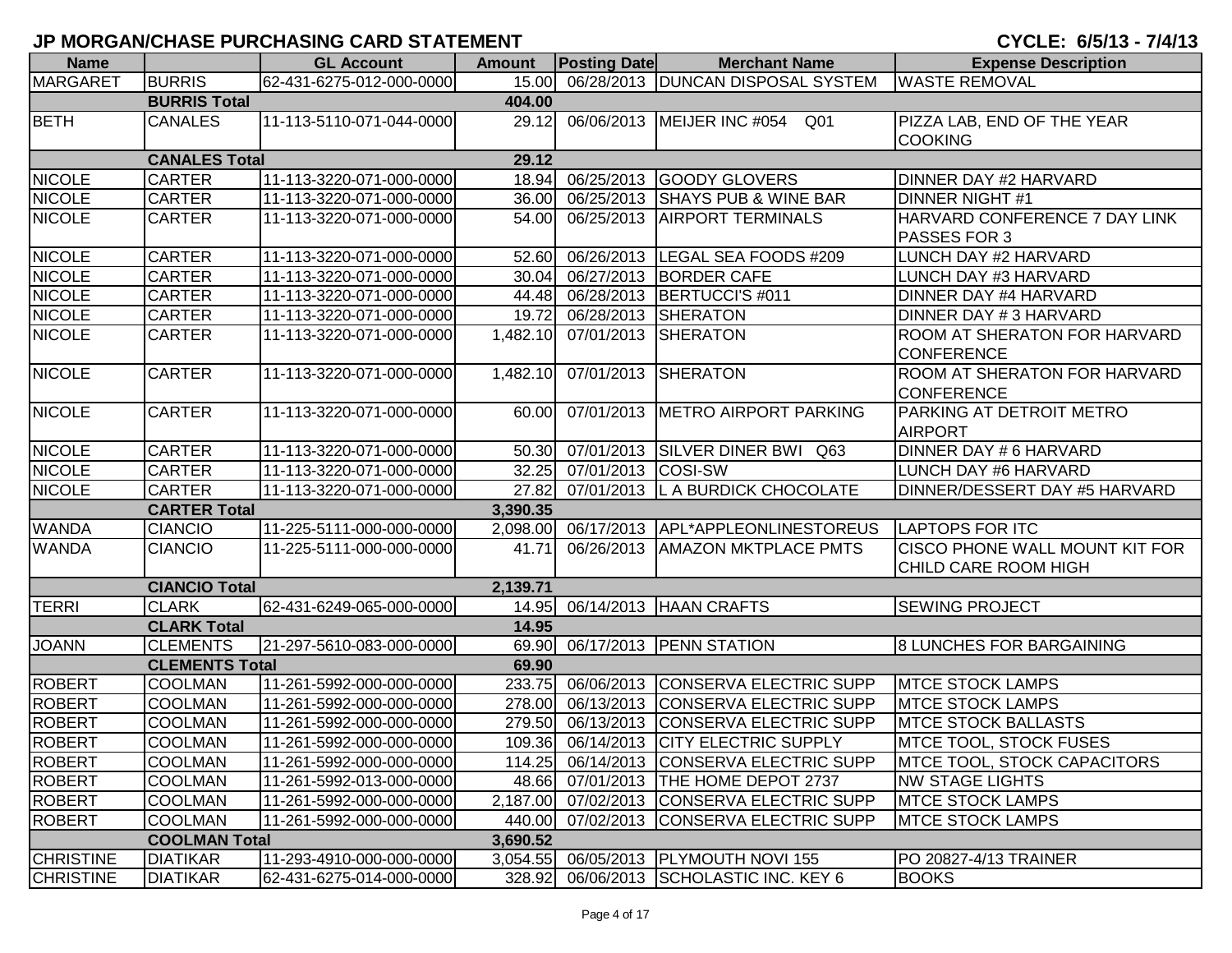| <b>Name</b>      |                 | <b>GL Account</b>        | <b>Amount</b> | <b>Posting Date</b> | <b>Merchant Name</b>                    | <b>Expense Description</b>                          |
|------------------|-----------------|--------------------------|---------------|---------------------|-----------------------------------------|-----------------------------------------------------|
| <b>CHRISTINE</b> | <b>DIATIKAR</b> | 62-431-6275-014-000-0000 | 24.78         |                     | 06/10/2013 SCHOLASTIC INC. KEY 6        | <b>BOOKS</b>                                        |
| <b>CHRISTINE</b> | <b>DIATIKAR</b> | 62-431-6770-071-000-0000 | 1,308.88      |                     | 06/12/2013 SSI*SCHOOL SPECIALTY         | SPLIT - PO 21757, MARKER BOARDS                     |
| <b>CHRISTINE</b> | <b>DIATIKAR</b> | 62-431-6275-055-000-0000 | 37.31         |                     | 06/12/2013 SSI*SCHOOL SPECIALTY         | <b>SPLIT - SUPPLIES</b>                             |
| <b>CHRISTINE</b> | <b>DIATIKAR</b> | 11-111-5110-015-099-0000 | 954.96        |                     | 06/12/2013 SSI*SCHOOL SPECIALTY         | SPLIT - PO 23000, SUPPLIES                          |
| <b>CHRISTINE</b> | <b>DIATIKAR</b> | 11-111-5110-013-025-0000 | 425.76        |                     | 06/12/2013 SSI*SCHOOL SPECIALTY         | SPLIT - PO 22951, TOTE TRAYS                        |
| <b>CHRISTINE</b> | <b>DIATIKAR</b> | 11-111-5110-011-025-0000 | 790.00        |                     | 06/12/2013 SSI*PREMIER HAM&STEPH        | PO 22463-PLANNERS                                   |
| <b>CHRISTINE</b> | <b>DIATIKAR</b> | 62-431-6099-000-000-0000 | 2,652.00      |                     | 06/13/2013  TICKETS DETROIT TIGERS      | <b>FIRST ROBOTIC NIGHT/DETROIT</b><br><b>TIGERS</b> |
| <b>CHRISTINE</b> | <b>DIATIKAR</b> | 11-122-6420-013-194-0000 | 3,790.00      |                     | 06/13/2013 APL*APPLEONLINESTOREUS       | <b>SPLIT - IPADS</b>                                |
| <b>CHRISTINE</b> | <b>DIATIKAR</b> | 11-122-6420-015-194-0000 | 3,790.00      |                     | 06/13/2013 APL*APPLEONLINESTOREUS       | <b>SPLIT - IPADS</b>                                |
| <b>CHRISTINE</b> | <b>DIATIKAR</b> | 41-459-6421-060-000-0415 | 9,580.00      |                     | 06/14/2013 APL*APPLEONLINESTOREUS       | <b>IPADS</b>                                        |
| <b>CHRISTINE</b> | <b>DIATIKAR</b> | 11-213-5990-000-000-0000 | 464.80        |                     | 06/14/2013 EMERGENCY MEDICAL PROD       | <b>NURSE SUPPLIES</b>                               |
| <b>CHRISTINE</b> | <b>DIATIKAR</b> | 41-459-6421-060-000-0415 | 1,497.00      |                     | 06/17/2013   APL*APPLEONLINESTOREUS     | <b>IPADS</b>                                        |
| <b>CHRISTINE</b> | <b>DIATIKAR</b> | 11-111-5110-055-051-0000 | 2.25          |                     | 06/18/2013 J W PEPPER                   | PO 23591, MUSIC                                     |
| <b>CHRISTINE</b> | <b>DIATIKAR</b> | 11-293-4910-000-000-0000 | 3,054.55      |                     | 06/18/2013   PLYMOUTH NOVI 155          | SPLIT - PO 20827, 5/13 TRAINER                      |
| <b>CHRISTINE</b> | <b>DIATIKAR</b> | 11-293-4910-000-000-0000 | 3,054.50      |                     | 06/18/2013   PLYMOUTH NOVI 155          | SPLIT - PO 20827, 6/13 TRAINER                      |
| <b>CHRISTINE</b> | <b>DIATIKAR</b> | 62-431-6176-071-000-0000 | 50.00         |                     | 06/18/2013   DUNCAN DISPOSAL SYSTEM     | 6/13                                                |
| <b>CHRISTINE</b> | <b>DIATIKAR</b> | 11-252-5990-000-000-0000 | 48.94         |                     | 06/19/2013 PANERA BREAD #667            | <b>MEETING</b>                                      |
| <b>CHRISTINE</b> | <b>DIATIKAR</b> | 11-293-5997-000-000-0000 | 6,800.00      |                     | 06/19/2013  TEAM SPORTS                 | SPLIT - PO 23453 VARIOUS                            |
| <b>CHRISTINE</b> | <b>DIATIKAR</b> | 11-293-5998-000-000-0000 | 185.00        |                     | 06/19/2013  TEAM SPORTS                 | SPLIT - PO 23453 VARIOUS                            |
| <b>CHRISTINE</b> | <b>DIATIKAR</b> | 62-431-6103-061-000-0000 | 1,953.00      |                     | 06/19/2013  TEAM SPORTS                 | SPLIT - PO 23453 VARIOUS                            |
| <b>CHRISTINE</b> | <b>DIATIKAR</b> | 62-431-6104-061-000-0000 | 130.00        |                     | 06/19/2013  TEAM SPORTS                 | SPLIT - PO 23453 VARIOUS                            |
| <b>CHRISTINE</b> | <b>DIATIKAR</b> | 62-431-6140-061-000-0000 | 206.00        |                     | 06/19/2013  TEAM SPORTS                 | SPLIT - PO 23453 VARIOUS                            |
| <b>CHRISTINE</b> | <b>DIATIKAR</b> | 62-431-6165-061-000-0000 | 1,217.00      |                     | 06/19/2013   TEAM SPORTS                | SPLIT - PO 23453 VARIOUS                            |
| <b>CHRISTINE</b> | <b>DIATIKAR</b> | 62-431-6195-061-000-0000 | 2,270.00      |                     | 06/19/2013   TEAM SPORTS                | SPLIT - PO 23453 VARIOUS                            |
| <b>CHRISTINE</b> | <b>DIATIKAR</b> | 62-431-6172-061-000-0000 | 399.00        |                     | 06/19/2013   TEAM SPORTS                | PO 23453 VARIOUS                                    |
| <b>CHRISTINE</b> | <b>DIATIKAR</b> | 11-111-5110-013-025-0000 | 2,242.13      |                     | 06/19/2013 SSI*SCHOOL SPECIALTY         | <b>PO 23110 MATS</b>                                |
| <b>CHRISTINE</b> | <b>DIATIKAR</b> | 11-111-5110-015-025-0000 | 713.00        |                     | 06/19/2013 SSI*PREMIER HAM&STEPH        | PO 22509 STUDENT PLANNERS                           |
| <b>CHRISTINE</b> | <b>DIATIKAR</b> | 62-431-6117-061-000-0000 | 192.00        |                     | 06/19/2013 SERVICE SPORTS               | SPLIT - PO 23376 SHIRTS                             |
| <b>CHRISTINE</b> | <b>DIATIKAR</b> | 62-431-6103-061-000-0000 | 527.00        |                     | 06/19/2013 SERVICE SPORTS               | SPLIT - PO 23341 BALL BAGS                          |
| <b>CHRISTINE</b> | <b>DIATIKAR</b> | 11-112-5110-065-009-0000 | 1,177.53      |                     | 06/20/2013 HMCO *BOOKS                  | SPLIT - BOOKS                                       |
| <b>CHRISTINE</b> | <b>DIATIKAR</b> | 11-112-5110-065-020-0000 | 497.60        | 06/20/2013 HMCO     | *BOOKS                                  | <b>SPLIT - BOOKS</b>                                |
| <b>CHRISTINE</b> | <b>DIATIKAR</b> | 11-112-5110-065-034-0000 | 488.00        | 06/20/2013 HMCO     | *BOOKS                                  | SPLIT - BOOKS                                       |
| <b>CHRISTINE</b> | <b>DIATIKAR</b> | 11-112-5110-065-042-0000 | 1,128.13      | 06/20/2013 HMCO     | *BOOKS                                  | <b>SPLIT - BOOKS</b>                                |
| <b>CHRISTINE</b> | <b>DIATIKAR</b> | 62-431-6275-065-000-0000 |               |                     | 1,398.20 06/20/2013 HMCO *BOOKS         | <b>SPLIT - BOOKS</b>                                |
| <b>CHRISTINE</b> | <b>DIATIKAR</b> | 11-213-5990-000-000-0000 |               |                     | 25.75 06/24/2013 EMERGENCY MEDICAL PROD | <b>NURSE SUPPLIES</b>                               |
| <b>CHRISTINE</b> | <b>DIATIKAR</b> | 11-122-6420-000-194-0000 | 1,230.00      |                     | 06/26/2013   DMI* DELL K-12 PTR         | SPLIT - PO 23553-NOTEBOOKS W/3YR                    |
|                  |                 |                          |               |                     |                                         | <b>WARRANTIES</b>                                   |
| <b>CHRISTINE</b> | <b>DIATIKAR</b> | 11-122-6420-011-194-0000 | 615.00        |                     | 06/26/2013   DMI* DELL K-12 PTR         | SPLIT - PO 23553-NOTEBOOK W/3YR                     |
|                  |                 |                          |               |                     |                                         | <b>WARRANTIES</b>                                   |
| <b>CHRISTINE</b> | <b>DIATIKAR</b> | 11-122-6420-012-194-0000 | 615.00        |                     | 06/26/2013   DMI* DELL K-12 PTR         | SPLIT - PO 23553-NOTEBOOK W/3YR                     |
|                  |                 |                          |               |                     |                                         | <b>WARRANTIES</b>                                   |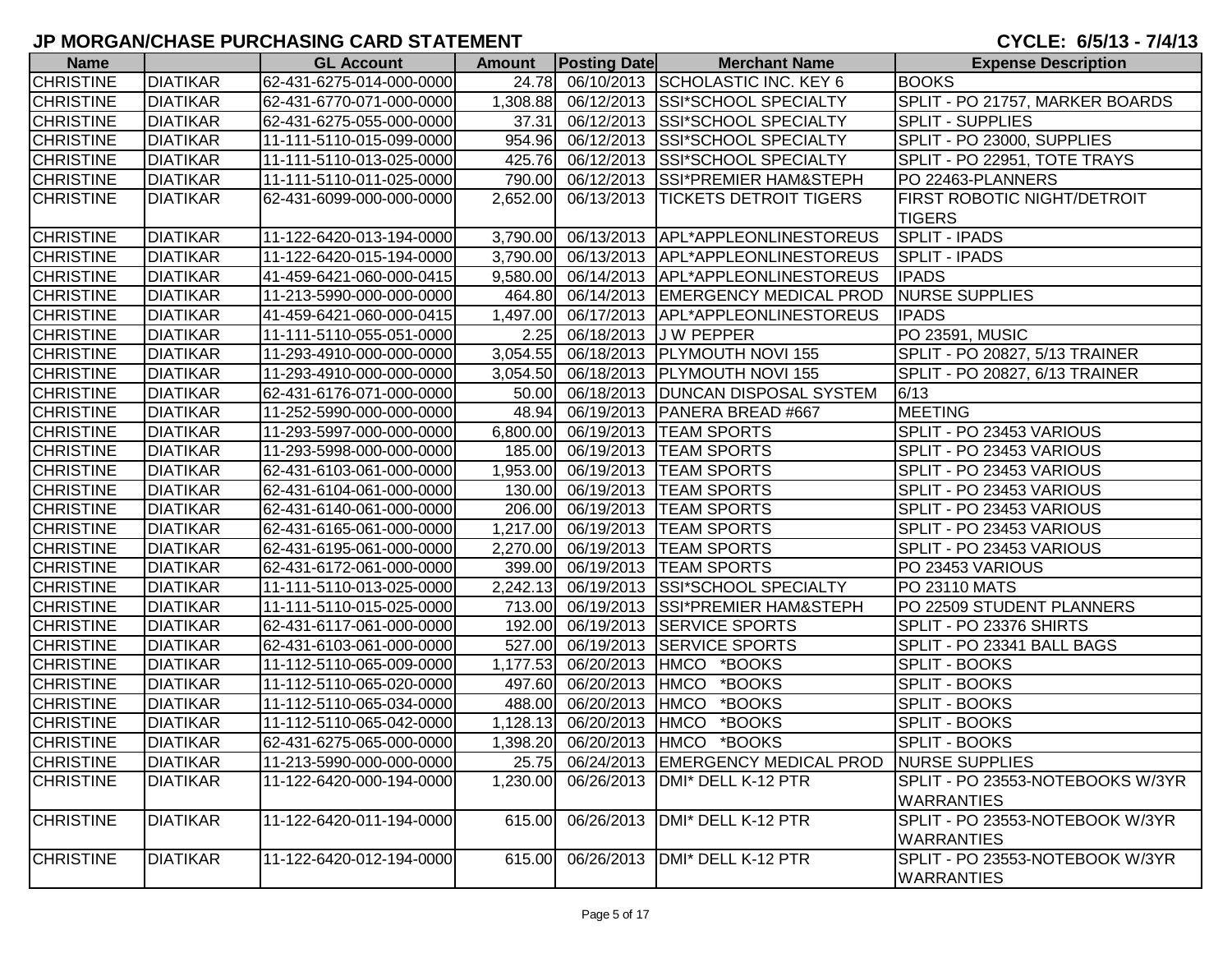| <b>Name</b>      |                         | <b>GL Account</b>        | <b>Amount</b> | <b>Posting Date</b>          | <b>Merchant Name</b>                       | <b>Expense Description</b>            |
|------------------|-------------------------|--------------------------|---------------|------------------------------|--------------------------------------------|---------------------------------------|
| <b>CHRISTINE</b> | <b>DIATIKAR</b>         | 11-122-6420-013-194-0000 | 615.00        |                              | 06/26/2013 DMI* DELL K-12 PTR              | SPLIT - PO 23553-NOTEBOOK W/3YR       |
|                  |                         |                          |               |                              |                                            | <b>WARRANTIES</b>                     |
| <b>CHRISTINE</b> | <b>DIATIKAR</b>         | 11-122-6420-014-194-0000 | 615.00        |                              | 06/26/2013   DMI* DELL K-12 PTR            | SPLIT - PO 23553-NOTEBOOK W/3YR       |
|                  |                         |                          |               |                              |                                            | <b>WARRANTIES</b>                     |
| <b>CHRISTINE</b> | <b>DIATIKAR</b>         | 11-122-6420-015-194-0000 | 615.00        |                              | 06/26/2013   DMI* DELL K-12 PTR            | SPLIT - PO 23553-NOTEBOOK W/3YR       |
|                  |                         |                          |               |                              |                                            | <b>WARRANTIES</b>                     |
| <b>CHRISTINE</b> | <b>DIATIKAR</b>         | 11-122-6420-055-194-0000 | 615.00        |                              | 06/26/2013   DMI* DELL K-12 PTR            | SPLIT - PO 23553-NOTEBOOK W/3YR       |
|                  |                         |                          |               |                              |                                            | <b>WARRANTIES</b>                     |
| <b>CHRISTINE</b> | <b>DIATIKAR</b>         | 11-122-6420-065-194-0000 | 615.00        | 06/26/2013                   | DMI* DELL K-12 PTR                         | SPLIT - PO 23553-NOTEBOOK W/3YR       |
|                  |                         |                          |               |                              |                                            | <b>WARRANTIES</b>                     |
| <b>CHRISTINE</b> | <b>DIATIKAR</b>         | 11-122-6420-071-194-0000 | 615.00        |                              | 06/26/2013 DMI* DELL K-12 PTR              | SPLIT - PO 23553-NOTEBOOK W/3YR       |
|                  |                         |                          |               |                              |                                            | <b>WARRANTIES</b>                     |
| <b>CHRISTINE</b> | <b>DIATIKAR</b>         | 11-127-4917-071-015-3440 | 9,524.10      |                              | 06/27/2013   MHE*MCGRAW-HILL ECOMM         | PO 23470, MARKETING ESSENTIALS        |
| <b>CHRISTINE</b> | <b>DIATIKAR</b>         | 11-213-3130-000-313-0000 |               | 10,367.50 06/27/2013 HRS-DBO |                                            | PO 23723/23773, 5/13 AND 6/13         |
| <b>CHRISTINE</b> | <b>DIATIKAR</b>         | 11-125-5110-000-000-6843 | 7,688.96      |                              | 06/27/2013 CAMBIUM EDUCATION               | PO 23509-VARIOUS MATERIALS            |
| <b>CHRISTINE</b> | <b>DIATIKAR</b>         | 11-213-5990-000-000-0000 | 424.35        |                              | 07/01/2013 EMERGENCY MEDICAL PROD          | <b>SCHOOL NURSE SUPPLIES</b>          |
| <b>CHRISTINE</b> | <b>DIATIKAR</b>         | 11-213-5990-000-000-0000 | 69.75         |                              | 07/01/2013 EMERGENCY MEDICAL PROD          | <b>SCHOOL NURSE SUPPLIES</b>          |
| <b>CHRISTINE</b> | <b>DIATIKAR</b>         | 62-431-6149-061-000-0000 | 27.50         |                              | 07/02/2013 TEAM SPORTS                     | SPLIT - PO 23769, CLOTHING            |
| <b>CHRISTINE</b> | <b>DIATIKAR</b>         | 62-431-6195-061-000-0000 | 756.00        |                              | 07/02/2013 TEAM SPORTS                     | SPLIT - PO 23769, CLOTHING            |
| <b>CHRISTINE</b> | <b>DIATIKAR</b>         | 11-293-7910-000-000-0000 | 2,820.00      |                              | 07/02/2013 TEAM SPORTS                     | SPLIT - PO 23708, HELMETS             |
| <b>CHRISTINE</b> | <b>DIATIKAR</b>         | 11-293-5997-000-000-0000 | 15,000.00     |                              | 07/02/2013  TEAM SPORTS                    | SPLIT - PO 23707, UNIFORMS            |
| <b>CHRISTINE</b> | <b>DIATIKAR</b>         | 11-261-4910-000-000-0000 | 529.00        | 07/02/2013                   | <b>ARCH ENVIRONMENTAL GRO</b>              | PO 20645, 6/13 (REFUND ISSUED BY      |
|                  |                         |                          |               |                              |                                            | $CK$ )                                |
| <b>CHRISTINE</b> | <b>DIATIKAR</b>         | 11-226-3220-000-000-0000 | $-25.00$      |                              | 07/04/2013   PAYPAL *MAASE                 | 2013/14-SHAILEE PATEL SUMMER          |
|                  |                         |                          |               |                              |                                            | <b>INSTITUTE</b>                      |
| <b>CHRISTINE</b> | <b>DIATIKAR</b>         | 11-226-3220-000-000-0000 | 290.00        |                              | 07/04/2013 PAYPAL MAASE                    | 2013/14-SHAILEE PATEL SUMMER          |
|                  |                         |                          |               |                              |                                            | <b>INSTITUTE</b>                      |
|                  | <b>DIATIKAR Total</b>   |                          | 110,080.70    |                              |                                            |                                       |
| <b>CAROL</b>     | <b>DIGLIO</b>           | 11-283-5910-000-000-0000 | 22.50         |                              | 06/27/2013 USPS 25692003734302968          | <b>POSTAGE</b>                        |
|                  | <b>DIGLIO Total</b>     |                          | 22.50         |                              |                                            |                                       |
| <b>KATY</b>      | <b>DINKELMANN</b>       | 62-431-6129-071-000-0000 | 241.80        | 06/24/2013 DELTA             |                                            | <b>FLIGHT FOR KEVIN IEGA JEFF FOR</b> |
|                  |                         |                          |               |                              |                                            | <b>COMPANY CHOREOGRAPHY</b>           |
|                  | <b>DINKELMANN Total</b> |                          | 241.80        |                              |                                            |                                       |
| <b>MICHAEL</b>   | <b>DRAGOO</b>           | 11-261-5992-071-000-0000 | 709.56        |                              | 06/05/2013 DOWNRIVER REFRIG SUP C          | HS UPPER DOMESTIC HW BOILER           |
| <b>MICHAEL</b>   | <b>DRAGOO</b>           | 11-261-5992-071-000-0000 |               |                              | 49.96 06/05/2013 MEIJER INC #122 Q01       | <b>HS POOL BLEACH</b>                 |
| <b>MICHAEL</b>   | <b>DRAGOO</b>           | 11-261-5992-071-000-0000 |               |                              | 206.00 06/07/2013 WW GRAINGER              | <b>IHS POOL HVAC UNIT</b>             |
| <b>MICHAEL</b>   | <b>DRAGOO</b>           | 11-261-5992-014-000-0000 |               | 638.00 06/07/2013 BASS       |                                            | <b>PV TX CONTROLLER</b>               |
| <b>MICHAEL</b>   | <b>DRAGOO</b>           | 11-261-5992-065-000-0000 |               |                              | 734.16 06/07/2013 THE TRANE COMPANY        | <b>MS VAV MOTOR &amp; CAPACITOR</b>   |
| <b>MICHAEL</b>   | <b>DRAGOO</b>           | 11-261-5992-055-000-0000 |               |                              | 1,351.82 06/12/2013 COCHRANE SUPPLY & ENGI | <b>NM ACTUATOR</b>                    |
| <b>MICHAEL</b>   | <b>DRAGOO</b>           | 11-261-3220-000-000-0000 |               | 129.00 06/14/2013 MSBO       |                                            | <b>MSBO ANNUAL MEMBERSHIP</b>         |
| <b>MICHAEL</b>   | <b>DRAGOO</b>           | 11-261-5992-055-000-0000 |               |                              | 504.56 06/14/2013 THE TRANE COMPANY        | NM5 RTU #3                            |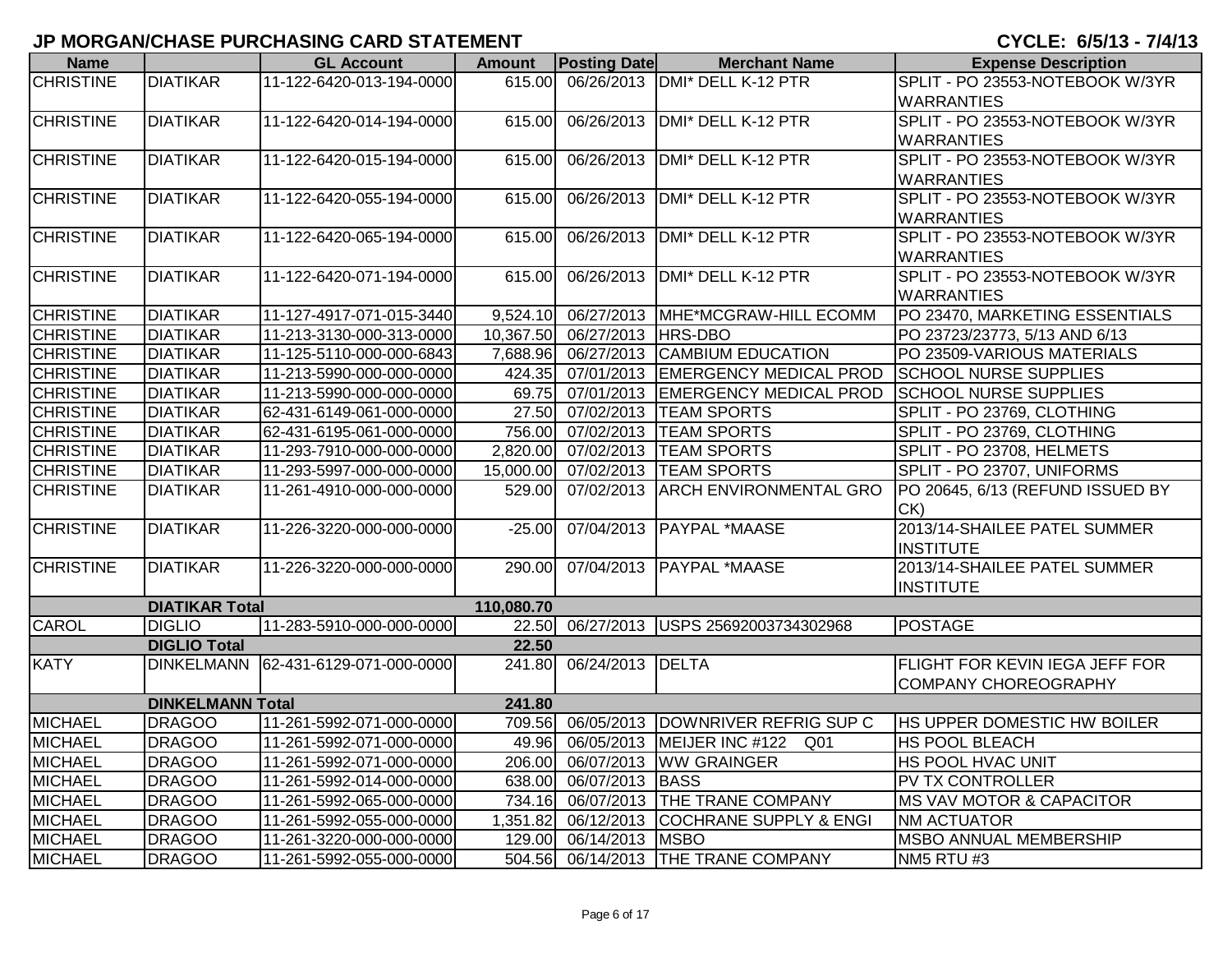| <b>Name</b>      |                     | <b>GL Account</b>        | <b>Amount</b> | <b>Posting Date</b>       | <b>Merchant Name</b>                | <b>Expense Description</b>             |
|------------------|---------------------|--------------------------|---------------|---------------------------|-------------------------------------|----------------------------------------|
| <b>MICHAEL</b>   | <b>DRAGOO</b>       | 11-261-5992-055-000-0000 | 3,556.67      |                           | 06/17/2013 WW GRAINGER              | SPLIT - NM5. NM6 FIRE PULL STATION     |
|                  |                     |                          |               |                           |                                     | <b>COVERS</b>                          |
| <b>MICHAEL</b>   | <b>DRAGOO</b>       | 11-261-5992-060-000-0000 | 1,778.33      |                           | 06/17/2013 WW GRAINGER              | <b>SPLIT - ITC FIRE PULL STATION</b>   |
|                  |                     |                          |               |                           |                                     | <b>COVERS</b>                          |
| <b>MICHAEL</b>   | <b>DRAGOO</b>       | 11-261-5992-000-000-0000 | 282.10        |                           | 06/17/2013   VICTORY PACKAGING LP   | <b>MTCE PACKING BOXES FOR STOCK</b>    |
| <b>MICHAEL</b>   | <b>DRAGOO</b>       | 11-261-5992-014-000-0000 | 282.10        |                           | 06/17/2013   VICTORY PACKAGING LP   | PV PACKING BOXES                       |
| <b>MICHAEL</b>   | <b>DRAGOO</b>       | 11-261-4910-000-000-0611 | 5,633.00      |                           | 06/20/2013 ARCH ENVIRONMENTAL GRO   | <b>IMTCE STORMWATER MANAGEMENT</b>     |
|                  |                     |                          |               |                           |                                     | MAY 6 - JUNE 2 PO#20616                |
|                  | <b>DRAGOO Total</b> |                          | 15,855.26     |                           |                                     |                                        |
| <b>CHRISTINE</b> | <b>EASON</b>        | 11-351-5110-000-955-0000 | 8.48          | 06/19/2013                | DOLLAR CASTLE #21                   | CRAFT SUPPLIES - GOOGLY EYES,          |
|                  |                     |                          |               |                           |                                     | FEATHERS, ETC.                         |
| <b>CHRISTINE</b> | <b>EASON</b>        | 11-351-5110-000-955-0000 | 13.93         |                           | 06/24/2013   MEIJER INC #026<br>Q01 | <b>ICE CUBE TRAYS FOR CRATING</b>      |
| <b>CHRISTINE</b> | <b>EASON</b>        | 11-351-5110-000-955-0000 | 33.46         | 06/24/2013 TARGET         | 00014654                            | <b>STORAGE SUPPLIES</b>                |
| <b>CHRISTINE</b> | <b>EASON</b>        | 11-351-5110-000-955-0000 | 29.50         |                           | 06/24/2013   BIG LOTS STORES - #515 | SUPPLIES FOR ROOM, TOY STORAGE         |
|                  |                     |                          |               |                           |                                     |                                        |
| <b>CHRISTINE</b> | <b>EASON</b>        | 11-351-5110-000-955-0000 | 34.27         | 06/27/2013                | WAL-MART #2631                      | <b>CRAFTS - STATUTES FOR PAINTING,</b> |
|                  |                     |                          |               |                           |                                     | PUFF BALLS, ETC.                       |
| <b>CHRISTINE</b> | <b>EASON</b>        | 11-351-5110-000-955-0000 | 63.91         |                           | 06/27/2013  TEACHERS STORE LIVONIA  | <b>CLASSROOM SUPPLIES; BULLETIN</b>    |
|                  |                     |                          |               |                           |                                     | <b>BOARDS, REWARD STICKERS</b>         |
| <b>CHRISTINE</b> | <b>EASON</b>        | 11-351-5110-000-955-0000 | 13.20         |                           | 06/28/2013   BIG LOTS STORES - #509 | <b>TEACHER SUPPLIES</b>                |
| <b>CHRISTINE</b> | <b>EASON</b>        | 11-351-5110-000-955-0000 | 27.88         |                           | 07/01/2013 PET SUPPLIES PLUS #30    | <b>FISH TANK SUPPLIES</b>              |
| <b>CHRISTINE</b> | <b>EASON</b>        | 11-351-5110-000-955-0000 | 77.49         | 07/04/2013                | JOANN ETC #1933                     | CRAFTING SUPPLIES, CLASSROOM           |
|                  |                     |                          |               |                           |                                     | <b>SUPPLIES</b>                        |
|                  | <b>EASON Total</b>  |                          | 302.12        |                           |                                     |                                        |
| <b>MARIA</b>     | <b>FALLONE</b>      | 11-111-5110-014-099-0000 | 51.94         |                           | 06/06/2013 SUPREME GRAPHICS         | <b>TEACHER PLANNING BOOKS</b>          |
| <b>MARIA</b>     | <b>FALLONE</b>      | 62-431-6275-014-000-0000 | 164.81        | 06/06/2013 SUBWAY         | 00025288                            | DINNER FOR INTERVIEW TEAMS AT          |
|                  |                     |                          |               |                           |                                     | DEERFIELD                              |
| <b>MARIA</b>     | <b>FALLONE</b>      | 11-111-5110-014-060-0000 | 71.67         |                           | 06/07/2013 BUCK INSTITUTE FOR EDU   | PBL WORKBOOKS FOR STAFF                |
| <b>MARIA</b>     | <b>FALLONE</b>      | 11-111-5110-014-099-0000 | 270.75        |                           | 06/10/2013 TIME CLOCKS              | BILL COUNTER AND COIN SORTER           |
| <b>MARIA</b>     | <b>FALLONE</b>      | 62-431-6275-014-000-0000 | 72.00         |                           | 06/10/2013 DINSERS GREENHOUSE       | HANGING BASKETS TO THANK PTO           |
|                  |                     |                          |               |                           |                                     | <b>BOARD</b>                           |
| <b>MARIA</b>     | <b>FALLONE</b>      | 11-111-5110-014-025-0000 | 319.36        |                           | 06/10/2013 AMAZON.COM               | <b>MAKING THINKING VISIBLE BOOKS</b>   |
| <b>MARIA</b>     | <b>FALLONE</b>      | 11-111-5110-014-025-0000 | 795.10        |                           | 06/18/2013 OFFICE MAX               | <b>TEACHING AND OFFICE</b>             |
|                  |                     |                          |               |                           |                                     | SUPLIESTAX WAS CHARGED, IT             |
| <b>MARIA</b>     | <b>FALLONE</b>      | 11-111-5110-014-025-0000 |               | 647.92 06/18/2013 STAPLES | 00115659                            | TEACHING AND OFFICE SUPPLIES           |
| <b>MARIA</b>     | <b>FALLONE</b>      | 11-111-5110-014-025-0000 | $-638.12$     | 06/20/2013 STAPLES        | 00115659                            | <b>TEACHING AND OFFICE</b>             |
|                  |                     |                          |               |                           |                                     | SUPLIESTAX WAS CHARGED, IT             |
| <b>MARIA</b>     | <b>FALLONE</b>      | 11-111-5110-014-025-0000 | 163.79        |                           | 06/20/2013   FOLLETT LIBRARY RES    | <b>MEDIA BOOKS AND AV MATERIALS</b>    |
| <b>MARIA</b>     | <b>FALLONE</b>      | 11-111-5110-014-025-0000 | 399.97        |                           | 06/20/2013 ROBERT BROOKE & ASSOCI   | <b>HOOKS TO REBUILD COAT ROOM IN</b>   |
|                  |                     |                          |               |                           |                                     | <b>CLASSROOMS</b>                      |
| <b>MARIA</b>     | <b>FALLONE</b>      | 11-111-5110-014-025-0000 | 570.59        | 06/20/2013 STAPLES        | 00115659                            | TEACHING AND OFFICE SUPPLIES RE-       |
|                  |                     |                          |               |                           |                                     | DO WITH NO TAX CHARG                   |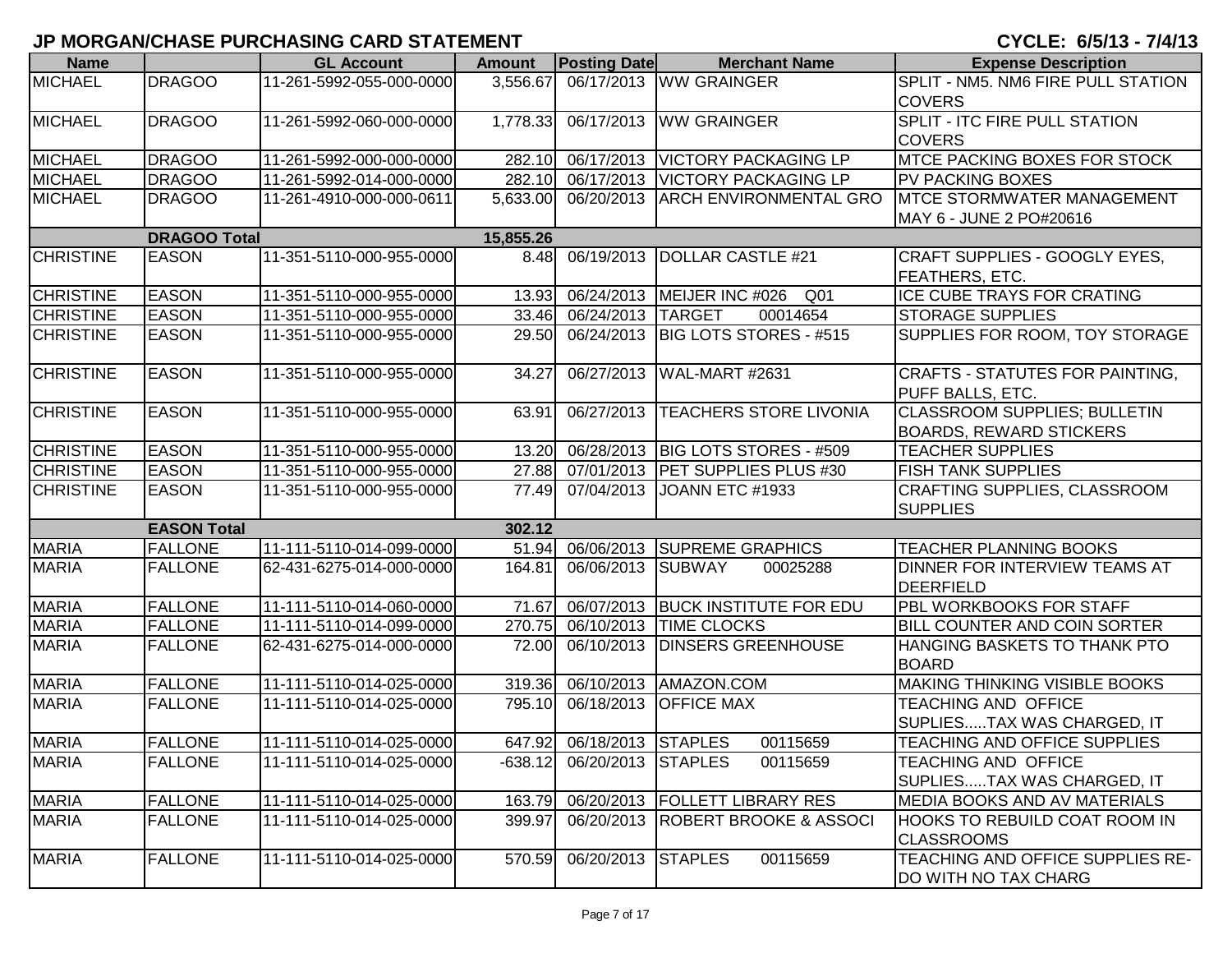| <b>Name</b>  |                      | <b>GL Account</b>        | <b>Amount</b> | <b>Posting Date</b> | <b>Merchant Name</b>                                  | <b>Expense Description</b>                                  |
|--------------|----------------------|--------------------------|---------------|---------------------|-------------------------------------------------------|-------------------------------------------------------------|
| <b>MARIA</b> | <b>FALLONE</b>       | 11-111-5110-014-025-0000 | 750.09        |                     | 06/21/2013 OFFICE MAX                                 | TEACHING AND OFFICE SUPPLIES                                |
|              |                      |                          |               |                     |                                                       | ITEMS WITHOUT THE TAX.                                      |
| <b>MARIA</b> | <b>FALLONE</b>       | 11-111-5110-014-025-0000 | 252.93        |                     | 06/21/2013 THE RIEGLE PRESS                           | STUDENT FILES CA-60S                                        |
| <b>MARIA</b> | <b>FALLONE</b>       | 11-111-5110-014-025-0000 | 210.00        | 06/24/2013          | STAPLS7101884515000002                                | TEACHIANG AND OFFICE SUPPLIES                               |
| <b>MARIA</b> | <b>FALLONE</b>       | 11-111-5110-014-025-0000 | 319.28        | 06/24/2013          | STAPLS7101884515000001                                | TEACHING AND OFFICE SUPPLIES                                |
| <b>MARIA</b> | <b>FALLONE</b>       | 11-111-5110-014-025-0000 | $-795.10$     |                     | 06/24/2013 OFFICE MAX                                 | TEACHING AND SUPPLIES CHARGED                               |
|              |                      |                          |               |                     |                                                       | <b>TAX</b>                                                  |
| <b>MARIA</b> | <b>FALLONE</b>       | 62-431-6275-014-000-0000 | 46.47         | 06/26/2013          | <b>SHARIS *BERRIES</b>                                | <b>PTO GELL WELL BASKET</b>                                 |
| <b>MARIA</b> | <b>FALLONE</b>       | 11-111-5110-014-025-0000 | 35.80         | 06/26/2013          | <b>SCHOLASTIC INC. KEY 6</b>                          | <b>4TH GRADE</b>                                            |
| <b>MARIA</b> | <b>FALLONE</b>       | 11-111-5210-014-025-0000 | 362.00        |                     | 06/27/2013 CDW GOVERNMENT                             | <b>CHROMEBOOK</b>                                           |
| <b>MARIA</b> | <b>FALLONE</b>       | 62-431-6275-014-000-0000 | 200.00        | 06/28/2013          | PAYPAL *NOVIEDUCATI                                   | <b>NOVI EDUCATIONAL FOUNDATION</b>                          |
|              |                      |                          |               |                     |                                                       | HOLE SPONSOR GOLF OUTING                                    |
| <b>MARIA</b> | <b>FALLONE</b>       | 11-111-5110-014-025-0000 | 27.00         | 07/01/2013          | <b>CDW GOVERNMENT</b>                                 | <b>CHROME BOOK MANAGEMENT</b>                               |
|              |                      |                          |               |                     |                                                       | <b>CONSOLE</b>                                              |
|              | <b>FALLONE Total</b> |                          | 4,298.25      |                     |                                                       |                                                             |
| <b>JAMES</b> | <b>FULAR</b>         | 11-261-5993-000-000-0000 |               |                     | 132.10 06/06/2013 DINSERS GREENHOUSE                  | <b>GRNDS ESB POTS</b>                                       |
| <b>JAMES</b> | <b>FULAR</b>         | 11-261-5993-000-000-0000 | 57.63         |                     | 06/07/2013 THE HOME DEPOT 2737                        | <b>ESB FLOWER POTS</b>                                      |
| <b>JAMES</b> | <b>FULAR</b>         | 11-261-5993-000-000-0000 | 683.00        |                     | 06/10/2013 RESIDEX, LLC                               | <b>GRNDS ATHLETIC FIELDS SEED &amp;</b>                     |
|              |                      |                          |               |                     |                                                       | <b>GRUB CONTROL</b>                                         |
| <b>JAMES</b> | <b>FULAR</b>         | 11-261-4910-071-000-0000 | 1,371.60      |                     | 06/10/2013 DAVEY TREE EXPERT COMP                     | <b>GRNDS HS STADIUM DEEP TINE</b>                           |
|              |                      |                          |               |                     |                                                       | <b>AERIFICATION</b>                                         |
| <b>JAMES</b> | <b>FULAR</b>         | 11-261-5993-000-000-0000 | 56.14         |                     | 06/10/2013 MARKS OUTDOOR POWER EQ GRNDS Z MOWER PARTS |                                                             |
| <b>JAMES</b> | <b>FULAR</b>         | 11-261-5993-071-000-0000 | 56.00         | 06/10/2013          | <b>CHETS RENT ALL 8</b>                               | <b>GRNDS HS STADIUM SOD CUTTER</b>                          |
| <b>JAMES</b> | <b>FULAR</b>         | 11-261-5993-000-000-0000 | 7,519.00      | 06/17/2013          | MARKS OUTDOOR POWER EQ MTCE NEW AERATOR               |                                                             |
| <b>JAMES</b> | <b>FULAR</b>         | 11-261-5993-065-000-0000 | 19.97         | 06/17/2013          | THE HOME DEPOT 2737                                   | GRNDS MS IRRIGATION CONTROLLER,                             |
|              |                      |                          |               |                     |                                                       | <b>SUPPLIES</b>                                             |
| <b>JAMES</b> | <b>FULAR</b>         | 11-261-5993-071-000-0000 | 337.50        |                     | 06/24/2013 RESIDEX, LLC                               | <b>GRNDS HS ATHLETIC FIELDS, SUMMER</b>                     |
|              |                      |                          |               |                     |                                                       | <b>STRESS PREVENTION</b>                                    |
| <b>JAMES</b> | <b>FULAR</b>         | 11-261-4910-000-000-0000 | 84.62         |                     |                                                       | 07/03/2013 MARKS OUTDOOR POWER EQ GRNDS WEED WHIPPER REPAIR |
| <b>JAMES</b> | <b>FULAR</b>         | 11-261-5993-071-000-0000 |               |                     | 2,141.93 07/04/2013 RESIDEX, LLC                      | <b>GRNDS HS ATHLETIC FIELDS</b>                             |
|              |                      |                          |               |                     |                                                       | FERTILIZER                                                  |
|              | <b>FULAR Total</b>   |                          | 12,459.49     |                     |                                                       |                                                             |
| <b>SETH</b>  | <b>FURLOW</b>        | 11-113-5110-071-065-0000 | 25.00         |                     | 06/06/2013 OAKLAND SCHOOLS-RC INT                     | <b>CHEMISTRY WORKSHOP</b>                                   |
|              | <b>FURLOW Total</b>  |                          | 25.00         |                     |                                                       |                                                             |
| <b>SCOTT</b> | <b>GIRARDOT</b>      | 11-261-5992-055-000-0000 |               |                     | 97.37 06/13/2013 DOWNRIVER REFRIG SUP C               | <b>NM5 BOILER RM</b>                                        |
| <b>SCOTT</b> | <b>GIRARDOT</b>      | 11-261-5992-000-000-0000 |               |                     | 14.17 06/13/2013 DOWNRIVER REFRIG SUP C               | <b>MTCE TRUCK STOCK</b>                                     |
| <b>SCOTT</b> | <b>GIRARDOT</b>      | 11-261-5992-000-000-0000 | 83.77         |                     | 06/21/2013  DOWNRIVER REFRIG SUP C                    | <b>SPLIT - MTCE SUPPLIES</b>                                |
| SCOTT        | <b>GIRARDOT</b>      | 11-261-5992-055-000-0000 | 171.88        |                     | 06/21/2013   DOWNRIVER REFRIG SUP C                   | SPLIT - NM6 RM 647                                          |
| <b>SCOTT</b> | <b>GIRARDOT</b>      | 11-261-5992-071-000-0000 |               |                     | 411.90 06/27/2013 YOUNG SUPPLY CO - FARM              | <b>HS CHILLER D</b>                                         |
| <b>SCOTT</b> | <b>GIRARDOT</b>      | 11-261-5992-065-000-0000 | 112.55        |                     | 07/01/2013   WW GRAINGER                              | <b>MS BELTS</b>                                             |
| <b>SCOTT</b> | <b>GIRARDOT</b>      | 11-261-5992-071-000-0000 |               |                     | 244.20 07/01/2013 YOUNG SUPPLY CO - FARM              | HS CHILLER D                                                |
| <b>SCOTT</b> | <b>GIRARDOT</b>      | 11-261-5992-000-000-0000 |               |                     | 27.64 07/02/2013 DOWNRIVER REFRIG SUP C               | <b>MTCE TRUCK STOCK</b>                                     |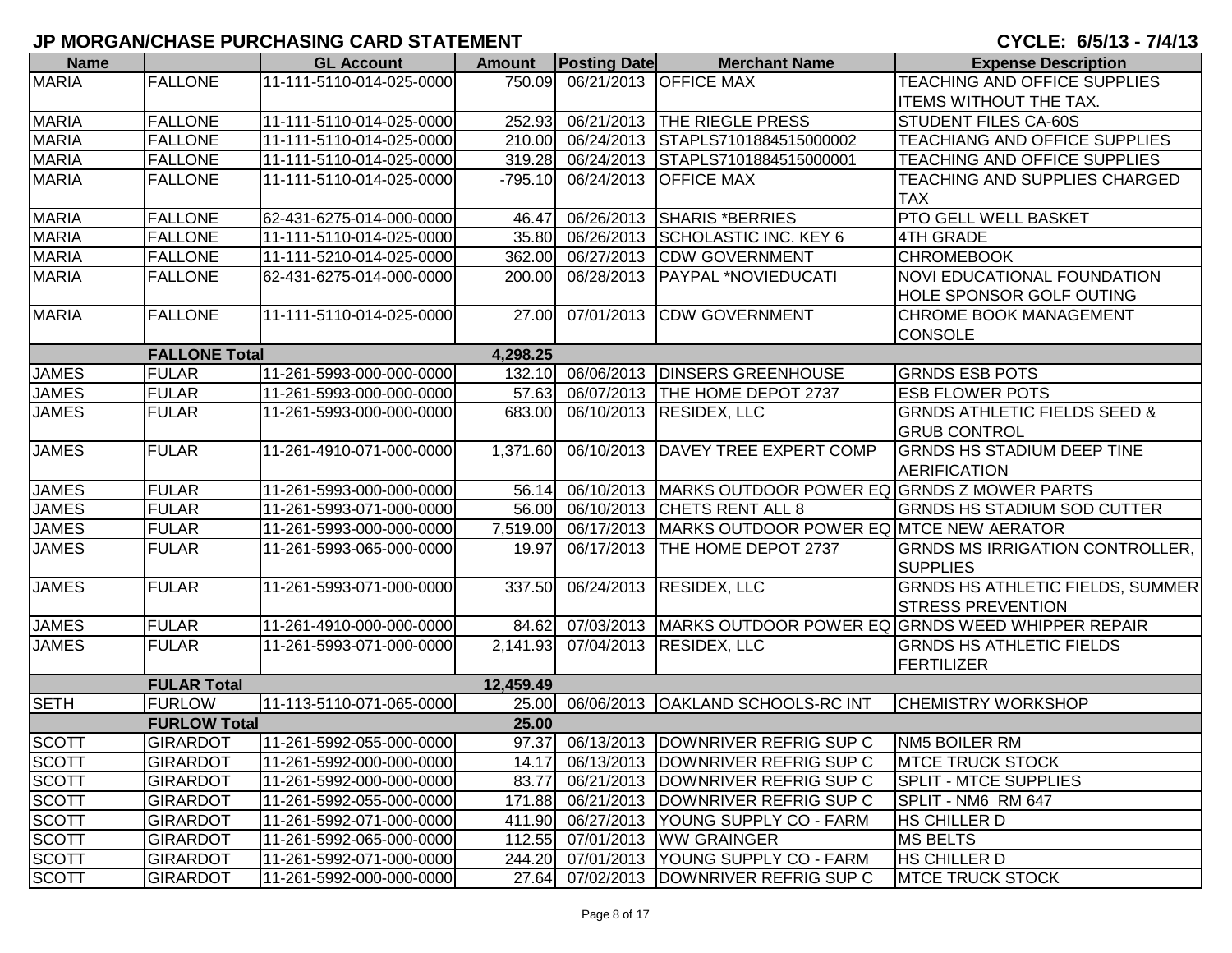| <b>Name</b>     |                                           | <b>GL Account</b>                    | <b>Amount</b> | <b>Posting Date</b> | <b>Merchant Name</b>                     | <b>Expense Description</b>                                          |  |  |  |  |
|-----------------|-------------------------------------------|--------------------------------------|---------------|---------------------|------------------------------------------|---------------------------------------------------------------------|--|--|--|--|
| <b>SCOTT</b>    | <b>GIRARDOT</b>                           | 11-261-5992-011-000-0000             |               |                     | 7.65 07/04/2013 THE HOME DEPOT 2737      | VO BOYS BATHROOM WATER PIPE                                         |  |  |  |  |
|                 | <b>GIRARDOT Total</b>                     |                                      | 1,171.13      |                     |                                          |                                                                     |  |  |  |  |
| <b>MARGARET</b> |                                           | GONZALEZ-SH62-431-6257-065-000-0000  |               |                     | 205.00 06/10/2013 ALEX PIZZERIA          | <b>ACTIVITY AFTERNOON</b>                                           |  |  |  |  |
| <b>MARGARET</b> |                                           | GONZALEZ-SH 62-431-6257-065-000-0000 | 109.00        |                     | 06/10/2013 ALEX PIZZERIA                 | <b>ACTIVITY AFTERNOON</b>                                           |  |  |  |  |
| <b>MARGARET</b> |                                           | GONZALEZ-SH 62-431-6257-065-000-0000 | 23.00         |                     | 06/10/2013   PARTY AMERICA               | <b>SUPPLIES</b>                                                     |  |  |  |  |
| <b>MARGARET</b> |                                           | GONZALEZ-SH 62-431-6257-065-000-0000 | 118.84        |                     | 06/10/2013 SAMSCLUB #6657                | <b>SUPPLIES</b>                                                     |  |  |  |  |
| <b>MARGARET</b> |                                           | GONZALEZ-SH62-431-6257-065-000-0000  | 200.00        |                     | 06/17/2013 MAKE A WISH ONLINE            | <b>DONATION</b>                                                     |  |  |  |  |
| <b>MARGARET</b> |                                           | GONZALEZ-SH 62-431-6257-065-000-0000 | 549.00        |                     | 06/17/2013 NICK ANDERSON                 | <b>ACTIVITY AFTERNOON DJ</b>                                        |  |  |  |  |
|                 | <b>GONZALEZ-SHEERAN Total</b><br>1,204.84 |                                      |               |                     |                                          |                                                                     |  |  |  |  |
| <b>BRIAN</b>    | <b>GORDON</b>                             | 62-431-6104-061-000-0000             |               |                     | 15.17 06/05/2013 BLACK ROCK BAR AND      | <b>LUNCH FOR KLAA MEETING</b>                                       |  |  |  |  |
| <b>BRIAN</b>    | <b>GORDON</b>                             | 62-431-6104-061-000-0000             | 181.46        |                     | 06/17/2013 ENTERPRISE RENT-A-CAR         | <b>RENTAL CAR FOR BAYLOR AD</b><br><b>COACHES RETREAT</b>           |  |  |  |  |
| <b>BRIAN</b>    | <b>GORDON</b>                             | 62-431-6104-061-000-0000             | 14.34         |                     | 06/17/2013 U-HAULNOVI FEED & SUPP        | UHALUL TRUCK FOR HELMETS                                            |  |  |  |  |
| <b>BRIAN</b>    | <b>GORDON</b>                             | 62-431-6104-061-000-0000             | 91.00         |                     | 06/17/2013 U-HAULNOVI FEED & SUPP        | UHAUL TRUCK TO PICK UP HELMETS                                      |  |  |  |  |
| <b>BRIAN</b>    | <b>GORDON</b>                             | 62-431-6104-061-000-0000             | 12.00         |                     | 06/19/2013   USPS 25692003734302968      | SHIPPING FOR ATHLETICS                                              |  |  |  |  |
| <b>BRIAN</b>    | <b>GORDON</b>                             | 62-431-6172-061-000-0000             | 301.59        |                     | 06/20/2013 SUNSHINE YOGA                 | YOGA MATS FOR FB                                                    |  |  |  |  |
|                 | <b>GORDON Total</b>                       |                                      | 615.56        |                     |                                          |                                                                     |  |  |  |  |
| DEBORAH         | <b>HAYNES</b>                             | 11-351-5110-000-955-0000             |               |                     | 142.63 06/17/2013 ORIENTAL TRADING CO    | <b>SUPPLIES SUMMER CARE</b>                                         |  |  |  |  |
| <b>DEBORAH</b>  | <b>HAYNES</b>                             | 11-351-5110-000-955-0000             |               |                     | 19.99 06/17/2013 PARTY AMERICA           | <b>SUPPLIES FOR SUMMER CARE</b>                                     |  |  |  |  |
| DEBORAH         | <b>HAYNES</b>                             | 11-351-5110-000-955-0000             | 14.00         |                     | 06/21/2013   FIVE BELOW #558             | <b>SUMMER CARE SUPPLIES</b>                                         |  |  |  |  |
| <b>DEBORAH</b>  | <b>HAYNES</b>                             | 11-351-5110-000-955-0000             | 32.98         |                     | 06/21/2013 PARTY AMERICA                 | <b>SUMME CARE SUPPLIES</b>                                          |  |  |  |  |
| <b>DEBORAH</b>  | <b>HAYNES</b>                             | 11-351-5110-000-955-0000             | 76.32         |                     | 07/04/2013 MICHAELS #3744                | <b>SUMMER CARE SUPPLIES</b>                                         |  |  |  |  |
|                 | <b>HAYNES Total</b>                       |                                      | 285.92        |                     |                                          |                                                                     |  |  |  |  |
| BETH            | <b>HENDERSON</b>                          | 11-252-5910-000-000-0000             |               |                     | 52.59 06/24/2013 STAPLS7101894036000003  | <b>BUSINESS OFFICE SUPPLIES</b>                                     |  |  |  |  |
| <b>BETH</b>     | <b>HENDERSON</b>                          | 11-252-5910-000-000-0000             | 28.38         |                     | 06/24/2013 STAPLS7101894036000002        | <b>BUSINESS OFFICE SUPPLIES</b>                                     |  |  |  |  |
| <b>BETH</b>     | <b>HENDERSON</b>                          | 11-252-5910-000-000-0000             | 39.08         |                     | 06/24/2013 STAPLS7101894036000001        | <b>BUSINESS OFFICE SUPPLIES</b>                                     |  |  |  |  |
| <b>BETH</b>     | <b>HENDERSON</b>                          | 11-252-5910-000-000-0000             | 6.44          |                     | 06/27/2013 STAPLS7102033547000004        | <b>BUSINESS OFFICE SUPPLIES</b>                                     |  |  |  |  |
| <b>BETH</b>     | <b>HENDERSON</b>                          | 11-252-5910-000-000-0000             | 7.46          |                     | 06/27/2013 STAPLS7102033547000003        | <b>BUSINESS OFFICE SUPPLIES</b>                                     |  |  |  |  |
| <b>BETH</b>     | <b>HENDERSON</b>                          | 11-252-5910-000-000-0000             | 3.29          |                     | 06/27/2013 STAPLS7102033547000002        | <b>BUSINESS OFFICE SUPPLIES</b>                                     |  |  |  |  |
| <b>BETH</b>     | <b>HENDERSON</b>                          | 11-252-5910-000-000-0000             | 31.82         |                     | 06/27/2013 STAPLS7102033547000001        | <b>BUSINESS OFFICE SUPPLIES</b>                                     |  |  |  |  |
|                 | <b>HENDERSON Total</b>                    |                                      | 169.06        |                     |                                          |                                                                     |  |  |  |  |
| <b>SHEILA</b>   | <b>HOLLY</b>                              | 11-221-3220-000-411-0000             | $-225.00$     |                     | 06/06/2013 OAKLAND SCHOOLS-RC INT        | <b>GALILEO REGISTRATION REFUND</b>                                  |  |  |  |  |
| <b>SHEILA</b>   | <b>HOLLY</b>                              | 11-113-5110-071-414-0000             | 1,174.37      |                     | 06/06/2013   WP-BIOZONE INTERNA          | IB BIOLOGY STUDENT WORKBOOKS,<br><b>TEACHER RESOURCES</b>           |  |  |  |  |
| <b>SHEILA</b>   | <b>HOLLY</b>                              | 11-221-5990-000-411-0000             |               |                     | 162.69 06/07/2013 MOES ON TEN FAMILY DIN | <b>INTERSCHOOL COUNCIL MEETING</b>                                  |  |  |  |  |
| <b>SHEILA</b>   | <b>HOLLY</b>                              | 11-111-5110-055-411-0056             | 2,237.75      |                     | 06/07/2013 THE BOOKSOURCE                | NOVI MEADOWS GUIDED READING<br>LIBRARY                              |  |  |  |  |
| <b>SHEILA</b>   | <b>HOLLY</b>                              | 11-221-3220-000-411-0000             | $-200.00$     |                     | 06/07/2013 OAKLAND SCHOOLS-RC INT        | <b>SIOP REGISTRATION REFUND</b>                                     |  |  |  |  |
| <b>SHEILA</b>   | <b>HOLLY</b>                              | 11-221-3220-000-411-0000             | 21.00         |                     | 06/10/2013 GRAND TRAV RESORT & SP        | <b>BALANCE ON LODGING, MPAAA</b><br><b>CONFERENCE</b>               |  |  |  |  |
| <b>SHEILA</b>   | <b>HOLLY</b>                              | 11-371-4910-000-276-7663             | 185.00        | 06/12/2013 MCTM     |                                          | <b>TITLE IIA, CATHOLIC CENTRAL</b><br><b>WORKSHOP, BRIAN BEDARD</b> |  |  |  |  |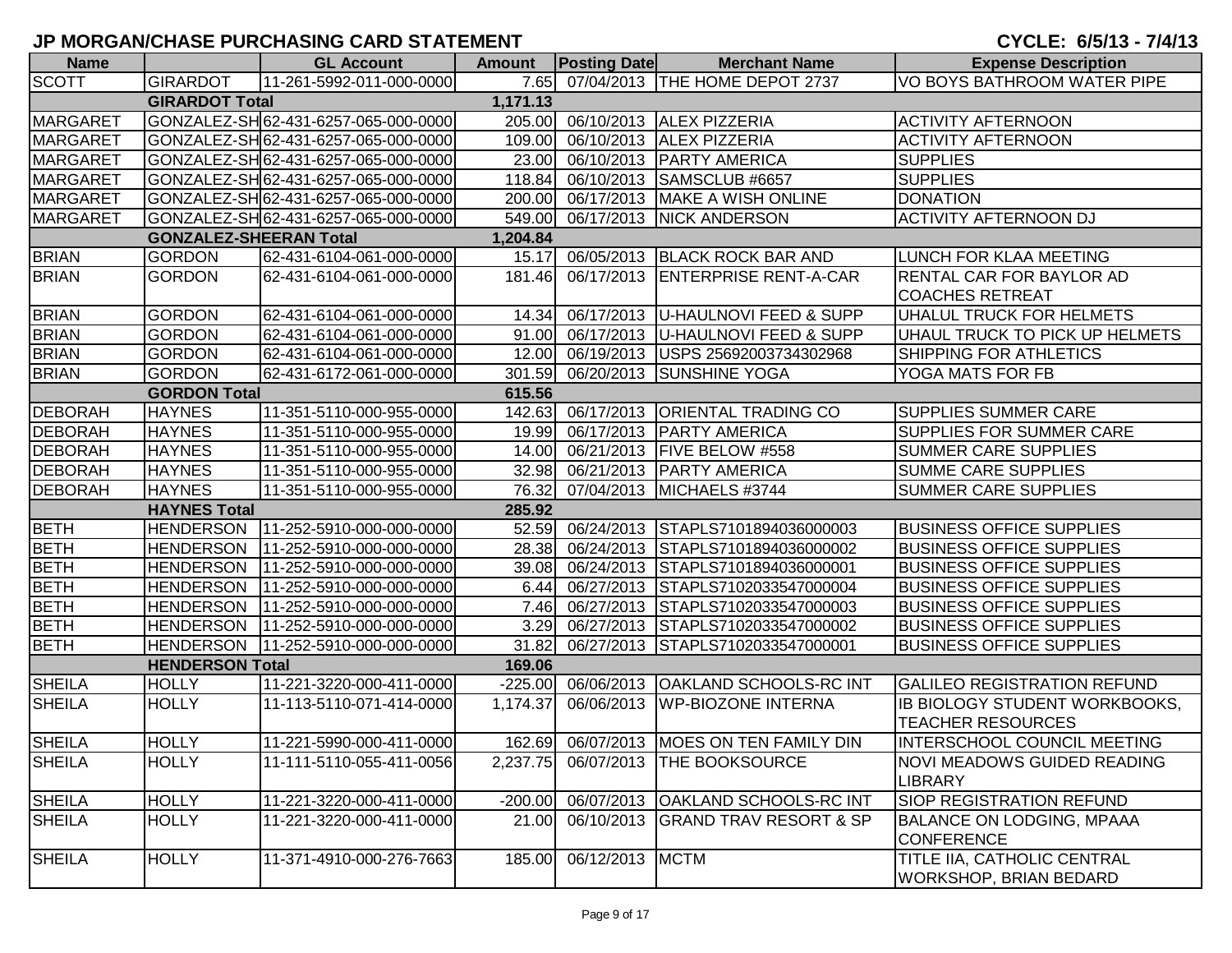| <b>Name</b>                          |                                  | <b>GL Account</b>        | <b>Amount</b>  | <b>Posting Date</b> | <b>Merchant Name</b>                                           | <b>Expense Description</b>                                         |
|--------------------------------------|----------------------------------|--------------------------|----------------|---------------------|----------------------------------------------------------------|--------------------------------------------------------------------|
| <b>SHEILA</b>                        | <b>HOLLY</b>                     | 11-112-5110-065-411-0000 | 2.54           |                     | 06/12/2013 BARNES&NOBLE*COM                                    | <b>GROWING READERS ONLINE</b>                                      |
|                                      |                                  |                          |                |                     |                                                                | SUBSCRIPTION, CANCELLED 7.1.1                                      |
| <b>SHEILA</b>                        | <b>HOLLY</b>                     | 11-113-5210-071-414-0000 | 216.65         |                     | 06/12/2013 AMAZON.COM                                          | IB SPANISH, FRENCH, BUSINESS AND                                   |
|                                      |                                  |                          |                |                     |                                                                | <b>MANAGEMENT TEXTBOOK</b>                                         |
| <b>SHEILA</b>                        | <b>HOLLY</b>                     | 11-111-5110-055-411-0056 | 2,083.22       |                     | 06/13/2013 THE BOOKSOURCE                                      | <b>NOVI MEADOWS GUIDED READING</b>                                 |
|                                      |                                  |                          |                |                     |                                                                | <b>LIBRARY</b>                                                     |
| <b>SHEILA</b>                        | <b>HOLLY</b>                     | 11-221-3220-000-411-0000 | $-225.00$      |                     | 06/17/2013 OAKLAND SCHOOLS-RC INT                              | <b>GALILEO REGISTRATION REFUND</b>                                 |
| <b>SHEILA</b>                        | <b>HOLLY</b>                     | 11-221-3220-000-411-0000 | 800.00         | 06/21/2013          | <b>OAKLAND SCHOOLS-RC INT</b>                                  | <b>SIOP REGISTRATION FOR 4 PEOPLE</b>                              |
| <b>SHEILA</b>                        | <b>HOLLY</b>                     | 11-221-5990-000-411-0000 | 114.90         | 06/21/2013          | <b>MARIA'S ITALIAN BAKERY</b>                                  | SPECIAL EDUCATION INTERVIEWS,                                      |
|                                      |                                  | 11-371-4910-000-276-7663 |                |                     |                                                                | <b>DONNA TINBERG</b>                                               |
| <b>SHEILA</b>                        | <b>HOLLY</b>                     |                          | 525.00         | 06/25/2013          | MOORE COLLEGE OF ART A                                         | TITLE IIA, CATHOLIC CENTRAL,<br><b>WORKSHOP</b>                    |
| <b>SHEILA</b>                        | <b>HOLLY</b>                     | 11-111-5110-055-411-0056 | 8.95           |                     | 06/26/2013 THE BOOKSOURCE                                      | <b>NOVI MEADOWS GUIDED READING</b>                                 |
|                                      |                                  |                          |                |                     |                                                                | <b>LIBRARY</b>                                                     |
| <b>SHEILA</b>                        | <b>HOLLY</b>                     | 11-221-5990-000-411-0000 | 99.70          |                     | 06/28/2013 PANERA BREAD #667                                   | DEERFIELD PRINCIPAL INTERVIEWS                                     |
| <b>SHEILA</b>                        | <b>HOLLY</b>                     | 11-113-5110-071-411-0000 | 239.97         | 06/28/2013 STAPLES  | 00115659                                                       | SUPPLIES FOR EXPLORATORIES AT                                      |
|                                      |                                  |                          |                |                     |                                                                | <b>NOVI HIGH SCHOOL</b>                                            |
| <b>SHEILA</b>                        | <b>HOLLY</b>                     | 11-112-5110-065-411-0000 | 537.66         | 06/28/2013 STAPLES  | 00115659                                                       | <b>INSTRUCTIONAL COACHES SUPPLIES</b>                              |
| <b>SHEILA</b>                        | <b>HOLLY</b>                     | 11-221-3220-000-414-0000 | 45.00          |                     | 07/01/2013 GRANLIBAKKEN CONFERENC                              | IB MUSIC CONFERENCE EXPENSES -                                     |
|                                      |                                  |                          |                |                     |                                                                | <b>CLAIRE SCHURIG</b>                                              |
| <b>SHEILA</b>                        | <b>HOLLY</b>                     | 11-221-3220-000-414-0000 | 45.00          |                     | 07/01/2013 GRANLIBAKKEN CONFERENC                              | IB MUSIC CONFERENCE EXPENSES -                                     |
|                                      |                                  |                          |                |                     |                                                                | JAMES VANEIZENGA                                                   |
| <b>SHEILA</b>                        | <b>HOLLY</b>                     | 11-221-3220-000-414-0000 | 45.00          |                     | 07/01/2013 GRANLIBAKKEN CONFERENC                              | IB MUSIC CONFERENCE EXPENSES -                                     |
|                                      |                                  |                          |                |                     |                                                                | <b>MARK HOURIGAN</b>                                               |
| <b>SHEILA</b>                        | <b>HOLLY</b>                     | 11-221-3220-000-411-0000 | $-10.00$       |                     | 07/01/2013 GRAND TRAV RESORT & SP                              | <b>REIMBURSEMENT FOR OVERAGES</b>                                  |
|                                      |                                  |                          |                |                     |                                                                | <b>FROM MPAAA CONFERENCE</b>                                       |
| <b>SHEILA</b>                        | <b>HOLLY</b>                     | 11-113-5110-071-414-0000 | 399.95         |                     | 07/01/2013 STAPLS3144572259000                                 | <b>IB FINE ARTS SUPPLIES</b>                                       |
|                                      | <b>HOLLY Total</b>               |                          | 8,284.35       |                     |                                                                |                                                                    |
| <b>DIANE</b>                         | <b>HOSKINS</b>                   | 11-249-5999-000-912-3310 | 105.89         |                     | 06/07/2013 SAMSCLUB #6657                                      | <b>GRADUATION</b>                                                  |
|                                      | <b>HOSKINS Total</b>             |                          | 105.89         |                     |                                                                |                                                                    |
| <b>ANDREA</b>                        | <b>JACOBS</b>                    | 62-431-6256-065-000-0000 | 50.00          |                     | 06/05/2013   LEOS CONEY ISLAND #11                             | LUNCH FOR KIDS END OF YEAR                                         |
| <b>ANDREA</b>                        | <b>JACOBS</b>                    | 62-431-6256-065-000-0000 | 51.00          |                     | 06/06/2013 NOVI BOWL                                           | BOWLING CBI FOR KIDS END OF YEAR                                   |
|                                      |                                  |                          |                |                     |                                                                |                                                                    |
| <b>ANDREA</b>                        | <b>JACOBS</b>                    | 62-431-6256-065-000-0000 | 209.40         | 06/07/2013          | SAMSCLUB #6657                                                 | <b>END OF YEAR COFFEE EXPRESS BBQ</b>                              |
|                                      |                                  |                          |                |                     |                                                                | <b>THANKING STAFF FOR TH</b>                                       |
| <b>ANDREA</b>                        | <b>JACOBS</b>                    | 62-431-6256-065-000-0000 | 13.99          | 06/17/2013 TARGET   | 00014654                                                       | <b>SUPPLIES</b>                                                    |
|                                      | <b>JACOBS Total</b>              | 11-311-5990-000-000-0000 | 324.39         |                     |                                                                |                                                                    |
| <b>CHRISTINE</b><br><b>CHRISTINE</b> | <b>JARRELL</b><br><b>JARRELL</b> | 11-119-5110-000-000-0000 | 200.00<br>3.25 |                     | 06/05/2013   JCPENNEY.COM<br>06/17/2013 STAPLS7101626340000003 | <b>BIG WHEELS FOR SAFETY TOWN</b><br><b>SUMMER SCHOOL SUPPLIES</b> |
| <b>CHRISTINE</b>                     | <b>JARRELL</b>                   | 11-119-5110-000-000-0000 | 44.82          |                     | 06/17/2013 STAPLS7101626340000002                              | <b>SUMMER SCHOOL SUPPLIES</b>                                      |
| <b>CHRISTINE</b>                     | <b>JARRELL</b>                   | 11-119-5110-000-000-0000 | 97.22          |                     | 06/17/2013 STAPLS7101626340000001                              | SUPPLIES FOR SUMMER SCHOOL                                         |
| <b>CHRISTINE</b>                     | <b>JARRELL</b>                   | 11-311-5990-000-000-0000 | 6.82           | 06/17/2013 TARGET   | 00014654                                                       | SUPPLIES FOR SAFETY TOWN                                           |
|                                      |                                  |                          |                |                     |                                                                |                                                                    |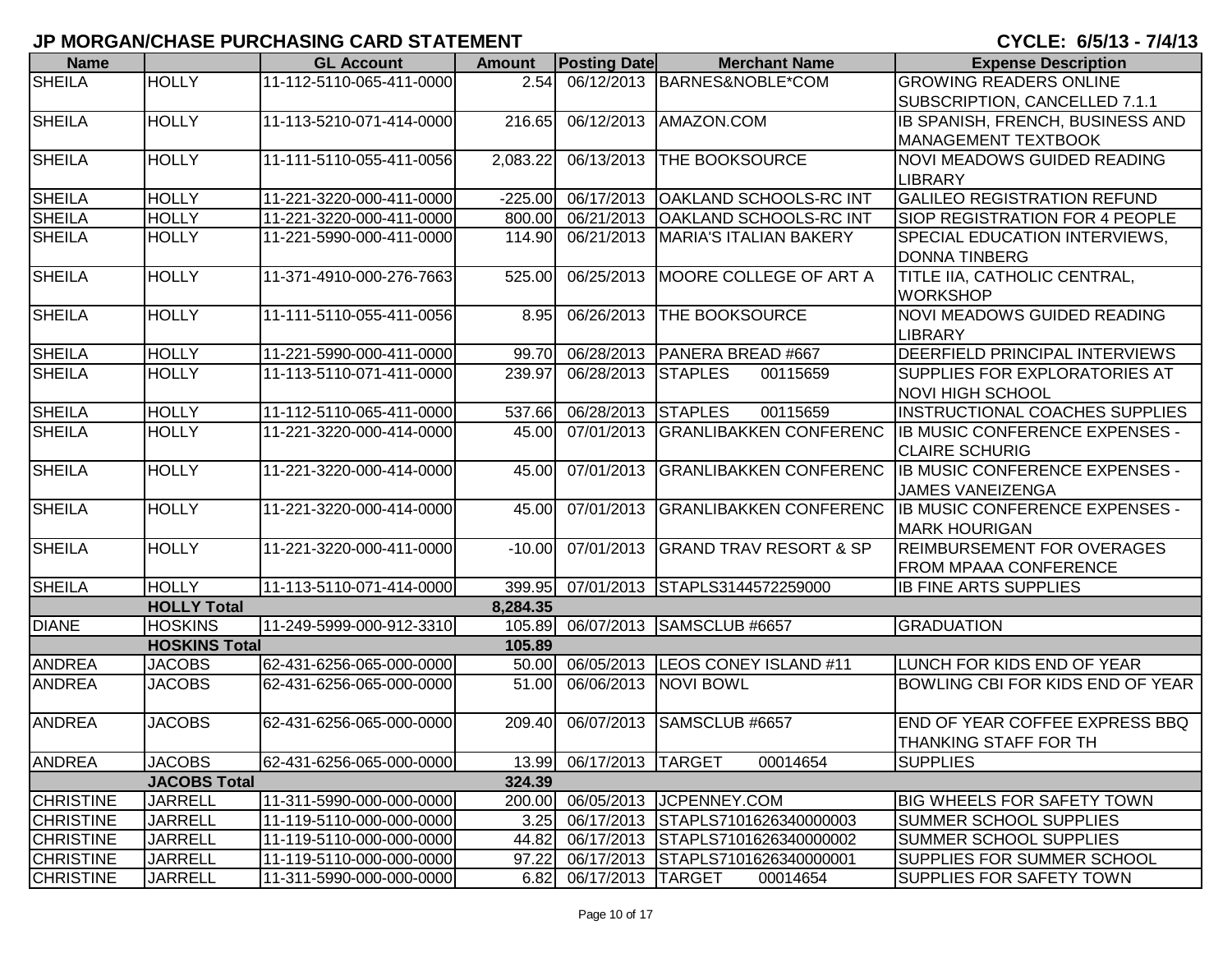| <b>Name</b>      |                        | <b>GL Account</b>          | <b>Amount</b> | <b>Posting Date</b>     | <b>Merchant Name</b>                       | <b>Expense Description</b>           |
|------------------|------------------------|----------------------------|---------------|-------------------------|--------------------------------------------|--------------------------------------|
| <b>CHRISTINE</b> | <b>JARRELL</b>         | 11-119-5110-000-000-0000   | 138.98        |                         | 06/20/2013 GFS MKTPLC #0174                | <b>START UP FOR SUMMER SCHOOL</b>    |
|                  |                        |                            |               |                         |                                            | <b>CONCESSIONS</b>                   |
| <b>CHRISTINE</b> | <b>JARRELL</b>         | 11-131-5110-000-000-6710   | 347.00        |                         | 06/21/2013 STAPLS7101808954000001          | <b>SUPPLIES</b>                      |
| <b>CHRISTINE</b> | <b>JARRELL</b>         | 11-119-5110-000-000-0000   | 75.12         |                         | 06/21/2013 STAPLS7101808954000001          | <b>SUPPLIES</b>                      |
| <b>CHRISTINE</b> | <b>JARRELL</b>         | 11-119-5110-000-000-0000   | 61.07         |                         | 06/21/2013 MEIJER INC #122 Q01             | <b>START UP SUPPLIES ON SUMMER</b>   |
|                  |                        |                            |               |                         |                                            | <b>SCHOOL CONCESSIONS</b>            |
| <b>CHRISTINE</b> | <b>JARRELL</b>         | 11-311-5990-000-000-0000   | 193.54        |                         | 07/01/2013 COTTAGE INN PIZZA-NOVI          | <b>PIZZA FOR CAMP INVENTION</b>      |
|                  |                        |                            |               |                         |                                            | <b>STUDENTS</b>                      |
| <b>CHRISTINE</b> | <b>JARRELL</b>         | 11-321-3610-000-000-0000   | 70.00         | 07/03/2013   FOTOLIA    |                                            | PICTURE FOR FRONT OF 2013 FALL       |
|                  |                        |                            |               |                         |                                            | <b>BROCHURE</b>                      |
|                  | <b>JARRELL Total</b>   |                            | 1,237.82      |                         |                                            |                                      |
| <b>JOHN</b>      | <b>JUOPPERI</b>        | 11-261-5992-014-000-0000   |               |                         | 26.12 06/24/2013   THE HOME DEPOT 2737     | SPLIT - PV ROOF                      |
| <b>JOHN</b>      | <b>JUOPPERI</b>        | 11-261-5992-065-000-0000   | 31.78         |                         | 06/24/2013   THE HOME DEPOT 2737           | SPLIT - MS RECORD BOARDS             |
|                  | <b>JUOPPERI Total</b>  |                            | 57.90         |                         |                                            |                                      |
| <b>PATRICIA</b>  | KORTLANDT              | 11-241-5910-011-000-0000   | 227.01        |                         | 06/19/2013   RLI*RENAISSANCE LEARN         | <b>SUMMER READING AND WRITING</b>    |
|                  |                        |                            |               |                         |                                            | <b>INTERVENTION INCENTIVES</b>       |
| <b>PATRICIA</b>  | KORTLANDT              | 11-241-5990-011-000-0000   | 106.35        | 06/21/2013 RGS PAY*     |                                            | 2013-2014 BACK TO SCHOOL             |
|                  |                        |                            |               |                         |                                            | <b>MATERIALS</b>                     |
| <b>PATRICIA</b>  | <b>KORTLANDT</b>       | 11-241-5910-011-000-0000   | 308.24        |                         | 06/24/2013 SMILEMAKERS 01079508            | <b>STUDENT INCENTIVES</b>            |
| <b>PATRICIA</b>  | KORTLANDT              | 62-431-6275-011-000-0000   |               |                         | 769.09 06/24/2013 BAUDVILLE INC.           | <b>STAFF APPRECIATION</b>            |
| <b>PATRICIA</b>  | <b>KORTLANDT</b>       | 62-431-6275-011-000-0000   |               |                         | 155.00 06/25/2013 ELLISON EDUCATION.COM    | DIE CUTS AND CUTTING PADS            |
| <b>PATRICIA</b>  | <b>KORTLANDT</b>       | 11-111-5110-011-060-0000   | 57.40         |                         | 06/26/2013   HIGHSMITH LLC                 | <b>MARCH IS READING MONTH</b>        |
|                  |                        |                            |               |                         |                                            | <b>PROMOTIONS</b>                    |
| <b>PATRICIA</b>  | KORTLANDT              | 62-431-6275-011-000-0000   | 311.60        |                         | 06/28/2013 NATIONAL SCHOOL FORMS           | <b>BUS TAGS FOR 2013-2014</b>        |
|                  |                        |                            |               |                         |                                            | KINDERGARTEN STUDENTS                |
|                  | <b>KORTLANDT Total</b> |                            | 1,934.69      |                         |                                            |                                      |
| ELIZABETH        | <b>LAMBERT</b>         | 11-261-5992-000-000-0000   |               |                         | 127.00 06/06/2013 REDFORD LOCK COMPANY I   | <b>MTCE TOOL, WHEELS</b>             |
| <b>ELIZABETH</b> | <b>LAMBERT</b>         | 11-261-3840-000-000-0000   | 3,348.50      |                         | 06/06/2013 WM EZPAY                        | <b>DISTRICT WASTE DISPOSAL</b>       |
| ELIZABETH        | <b>LAMBERT</b>         | 11-261-5992-071-000-0000   |               | 165.64 06/06/2013 NUCO2 |                                            | <b>HS POOL</b>                       |
| ELIZABETH        | <b>LAMBERT</b>         | 11-261-5992-013-000-0000   | 467.00        |                         | 06/07/2013 HOH WATER TECHNOLOGY            | <b>NW FILTER CARTRIDGES</b>          |
| <b>ELIZABETH</b> | <b>LAMBERT</b>         | 11-261-5710-000-000-0000   | 331.79        |                         | 06/07/2013 NORTHWEST ENERG-BRIGHT          | <b>BOSCO FUEL</b>                    |
| <b>ELIZABETH</b> | <b>LAMBERT</b>         | 11-261-5992-071-000-0000   | 258.00        |                         | 06/07/2013 BEST PLUMBING SPECIALT          | HS GIRLS BATHROOM BY RM 208          |
| <b>ELIZABETH</b> | <b>LAMBERT</b>         | 11-261-5992-000-000-0000   |               |                         | 229.38 06/07/2013   BEST PLUMBING SPECIALT | <b>MTCE STOCK CARTRIDGES, TOOLS</b>  |
| <b>ELIZABETH</b> | <b>LAMBERT</b>         | 11-261-5710-000-000-0000   | 1,579.08      | 06/10/2013 ATLAS OIL    |                                            | <b>MTCE FUEL</b>                     |
| ELIZABETH        | <b>LAMBERT</b>         | 11-261-5992-055-000-0000   |               |                         | 73.14 06/11/2013 DOWNRIVER REFRIG SUP C    | <b>NM5 BOILER</b>                    |
| ELIZABETH        | <b>LAMBERT</b>         | [11-261-4910-001-000-0000] |               |                         | 137.00 06/12/2013 DETROIT ELEVATOR COMPA   | <b>ESB JUNE ELEVATOR MAINTENANCE</b> |
| <b>ELIZABETH</b> | <b>LAMBERT</b>         | 11-261-4910-071-000-0000   |               |                         | 357.78 06/12/2013 AQUATIC SOURCE, LLC      | HS POOL STENNER, INJECTORS           |
| <b>ELIZABETH</b> | <b>LAMBERT</b>         | 11-261-5992-014-000-0000   |               |                         | 466.13 06/13/2013 BEST PLUMBING SPECIALT   | PV BOYS BATHROOM, ART SINK           |
| <b>ELIZABETH</b> | <b>LAMBERT</b>         | 11-261-5992-000-000-0000   |               |                         | 76.94 06/19/2013 AIRGASS NORTH             | <b>IMTCE DISTRICT WELDING</b>        |
| ELIZABETH        | <b>LAMBERT</b>         | 11-261-5992-071-000-0000   | 322.75        |                         | 06/19/2013 AQUATIC SOURCE, LLC             | HS POOL ZAPPIT                       |
| <b>ELIZABETH</b> | <b>LAMBERT</b>         | 11-261-4910-000-000-0000   | 529.00        |                         | 06/20/2013 ARCH ENVIRONMENTAL GRO          | <b>MTCE ENVIROMENTAL HAZARDOUS</b>   |
|                  |                        |                            |               |                         |                                            | MATERIALS MAY 2013 PO#2              |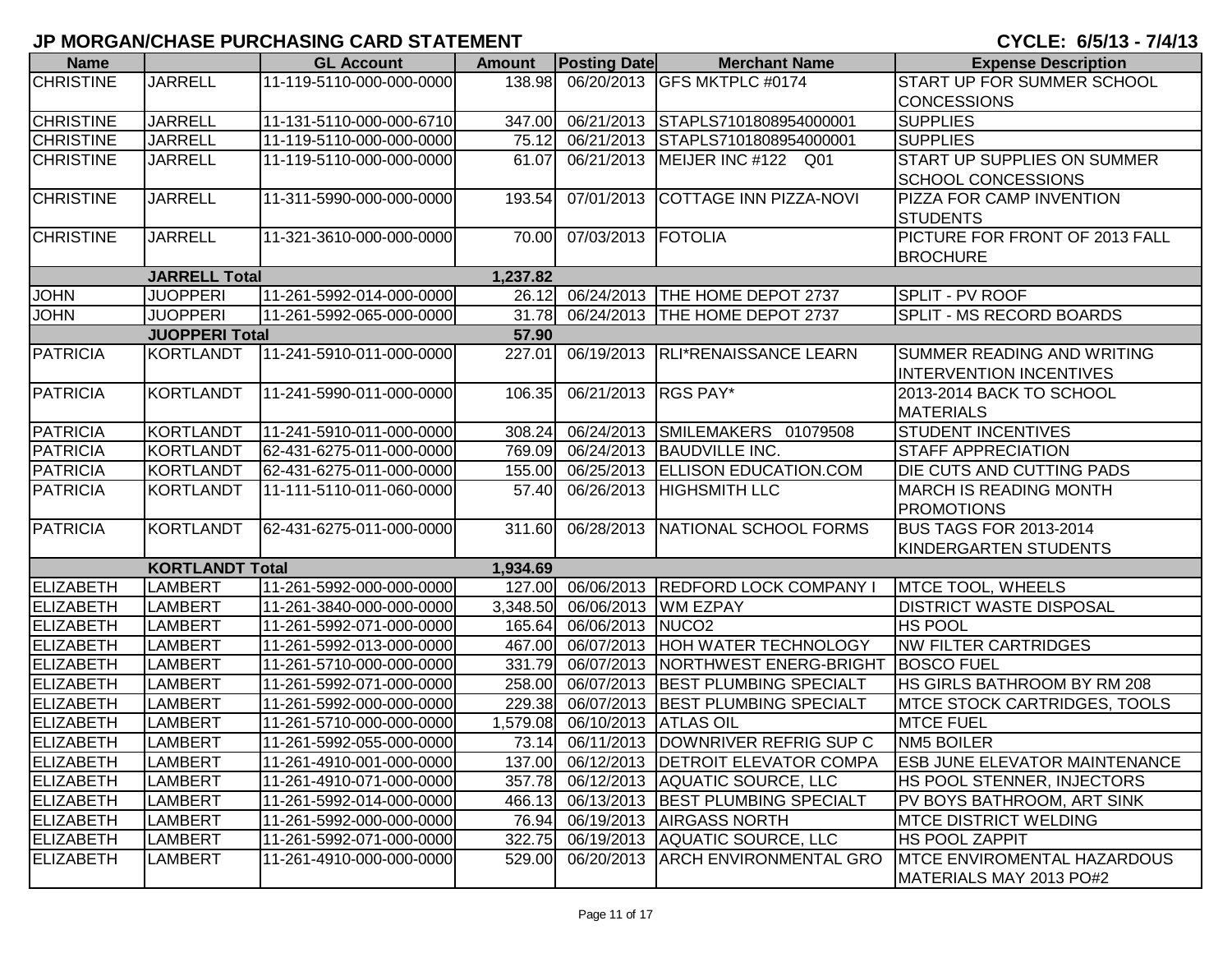| <b>Name</b>      |                      | <b>GL Account</b>        | <b>Amount</b> | <b>Posting Date</b>  | <b>Merchant Name</b>                                     | <b>Expense Description</b>              |
|------------------|----------------------|--------------------------|---------------|----------------------|----------------------------------------------------------|-----------------------------------------|
| ELIZABETH        | <b>LAMBERT</b>       | 11-261-4910-000-000-0611 | 3,293.00      |                      | 06/20/2013 ARCH ENVIRONMENTAL GRO                        | <b>MTCE STORMWATER MANAGEMENT</b>       |
|                  |                      |                          |               |                      |                                                          | APRIL 8 - MAY 5 PO# 20                  |
| ELIZABETH        | <b>LAMBERT</b>       | 11-261-5730-000-000-0000 | 24.26         |                      | 06/21/2013   MARKS OUTDOOR POWER EQ GRNDS TIRE FOR GATOR |                                         |
| ELIZABETH        | <b>LAMBERT</b>       | 11-261-5710-000-000-0000 | 1,309.85      | 06/24/2013 ATLAS OIL |                                                          | <b>MTCE FUEL</b>                        |
| ELIZABETH        | <b>LAMBERT</b>       | 11-261-5992-011-000-0000 | 216.93        |                      | 06/24/2013 SUPERIOR PLAY LLC                             | <b>SPLIT - VO PLAYGROUND</b>            |
| ELIZABETH        | <b>LAMBERT</b>       | 11-261-5992-000-000-0000 | 662.50        |                      | 06/24/2013 SUPERIOR PLAY LLC                             | <b>SPLIT - MTCE DISTRICT PLAYGROUND</b> |
|                  |                      |                          |               |                      |                                                          | <b>BOLTS</b>                            |
| ELIZABETH        | <b>LAMBERT</b>       | 11-261-3840-000-000-0000 | 2,399.47      | 06/28/2013           | <b>WM EZPAY</b>                                          | <b>DISTRICT WASTE DISPOSAL</b>          |
| ELIZABETH        | <b>LAMBERT</b>       | 11-261-4910-000-000-0000 | 529.00        |                      | 07/03/2013 ARCH ENVIRONMENTAL GRO                        | <b>DIST HAZARDOUS MATERIALS</b>         |
|                  |                      |                          |               |                      |                                                          | CONSULTING. PO#20645                    |
| ELIZABETH        | <b>LAMBERT</b>       | 11-261-4910-015-000-0000 | 25.00         |                      | 07/04/2013 ERADICO SERVICES INC                          | <b>SPLIT - DF PEST TREATMENT</b>        |
| ELIZABETH        | <b>LAMBERT</b>       | 11-261-4910-065-000-0000 | 34.00         |                      | 07/04/2013 ERADICO SERVICES INC                          | <b>SPLIT - MS PEST TREATMENT</b>        |
| <b>ELIZABETH</b> | <b>LAMBERT</b>       | 11-261-4910-071-000-0000 | 30.00         |                      | 07/04/2013 ERADICO SERVICES INC                          | <b>SPLIT - HS PEST TREATMENT</b>        |
| <b>ELIZABETH</b> | <b>LAMBERT</b>       | 11-261-4910-014-000-0000 | 25.00         |                      | 07/04/2013 ERADICO SERVICES INC                          | <b>SPLIT - PV PEST TREATMENT</b>        |
| ELIZABETH        | <b>LAMBERT</b>       | 11-261-4910-013-000-0000 | 25.00         |                      | 07/04/2013 ERADICO SERVICES INC                          | SPLIT - NW PEST TREATMENT               |
| <b>ELIZABETH</b> | <b>LAMBERT</b>       | 11-261-4910-055-000-0000 | 25.00         |                      | 07/04/2013 ERADICO SERVICES INC                          | SPLIT - NM6 PEST TREATMENT              |
| <b>ELIZABETH</b> | <b>LAMBERT</b>       | 11-261-4910-001-000-0000 | 40.00         |                      | 07/04/2013 ERADICO SERVICES INC                          | SPLIT - ESB PEST TREATMENT              |
| <b>ELIZABETH</b> | <b>LAMBERT</b>       | 11-261-4910-055-000-0000 | 25.00         |                      | 07/04/2013 ERADICO SERVICES INC                          | <b>SPLIT - NM5 PEST TREATMENT</b>       |
| ELIZABETH        | <b>LAMBERT</b>       | 11-261-4910-011-000-0000 | 25.00         |                      | 07/04/2013 ERADICO SERVICES INC                          | <b>SPLIT - VO PEST TREATMENT</b>        |
| <b>ELIZABETH</b> | <b>LAMBERT</b>       | 11-261-4910-012-000-0000 | 25.00         |                      | 07/04/2013 ERADICO SERVICES INC                          | <b>SPLIT - OH PEST TREATMENT</b>        |
| ELIZABETH        | <b>LAMBERT</b>       | 11-261-5992-055-000-0000 | 110.21        |                      | 07/04/2013 BEST PLUMBING SPECIALT                        | <b>NM5 STAFF LOUNGE FAUCET</b>          |
|                  | <b>LAMBERT Total</b> |                          | 17,293.35     |                      |                                                          |                                         |
| <b>CORINA</b>    | LUDWIG               | 62-431-6249-065-000-0000 | 44.47         |                      | 06/10/2013   MEIJER INC #122<br>Q <sub>01</sub>          | <b>SUPPLIES</b>                         |
| <b>CORINA</b>    | <b>LUDWIG</b>        | 62-431-6249-065-000-0000 | 25.16         |                      | 06/11/2013 NASCO MAIL ORDER                              | <b>SUPPLIES</b>                         |
|                  | <b>LUDWIG Total</b>  |                          | 69.63         |                      |                                                          |                                         |
| <b>HEATHER</b>   | <b>MCKAIG</b>        | 62-431-6143-071-000-0000 | 80.73         |                      | 06/07/2013   THE HOME DEPOT 2724                         | <b>SUPPLIES</b>                         |
| <b>HEATHER</b>   | <b>MCKAIG</b>        | 62-431-6143-071-000-0000 | 131.88        |                      | 06/14/2013 SNEDICORS CLEANERS                            | <b>CLEANING</b>                         |
| <b>HEATHER</b>   | <b>MCKAIG</b>        | 62-431-6143-071-000-0000 | 50.00         |                      | 06/14/2013 SHELL OIL 57445535503                         | <b>SUPPLIES</b>                         |
| <b>HEATHER</b>   | <b>MCKAIG</b>        | 62-431-6143-071-000-0000 | 287.00        |                      | 06/20/2013 EDUCATIONAL THEATRE AS                        | <b>SUPPLIES</b>                         |
|                  | <b>MCKAIG Total</b>  |                          | 549.61        |                      |                                                          |                                         |
| <b>HELEN</b>     | <b>MILLER</b>        | 62-431-6186-071-000-0000 | 983.00        |                      | 06/07/2013   WES LEONARD HEART TEAM                      | <b>ST. COUNCIL DONATION</b>             |
| <b>HELEN</b>     | <b>MILLER</b>        | 62-431-6210-071-000-0000 | 100.00        |                      | 06/07/2013   WES LEONARD HEART TEAM                      | <b>CLASS OF 2016 DONATION</b>           |
| <b>HELEN</b>     | <b>MILLER</b>        | 11-113-5210-071-411-0000 | 26.39         | 06/07/2013           | <b>AMAZON MKTPLACE PMTS</b>                              | <b>DANCE TEXTBOOK</b>                   |
| <b>HELEN</b>     | <b>MILLER</b>        | 11-113-5210-071-411-0000 | 33.99         | 06/10/2013           | <b>AMAZON MKTPLACE PMTS</b>                              | <b>DANCE TEXTBOOK</b>                   |
| <b>HELEN</b>     | <b>MILLER</b>        | 11-113-5210-071-411-0000 |               |                      | 30.49 06/10/2013 AMAZON.COM                              | <b>DANCE TEXTBOOK</b>                   |
| <b>HELEN</b>     | <b>MILLER</b>        | 11-113-5210-071-411-0000 |               |                      | 28.99 06/10/2013   AMAZON MKTPLACE PMTS                  | <b>DANCE TEXTBOOK</b>                   |
| <b>HELEN</b>     | <b>MILLER</b>        | 11-113-5210-071-411-0000 |               |                      | 26.98 06/10/2013   AMAZON MKTPLACE PMTS                  | <b>DANCE TEXTBOOK</b>                   |
| <b>HELEN</b>     | <b>MILLER</b>        | 11-113-5210-071-411-0000 |               |                      | 37.50 06/10/2013 AMAZON MKTPLACE PMTS                    | <b>DANCE TEXTBOOK</b>                   |
| <b>HELEN</b>     | <b>MILLER</b>        | 11-113-5210-071-411-0000 | 36.84         |                      | 06/10/2013   AMAZON MKTPLACE PMTS                        | <b>DANCE TEXTBOOK</b>                   |
| <b>HELEN</b>     | <b>MILLER</b>        | 11-113-5210-071-411-0000 | 35.51         |                      | 06/10/2013   AMAZON MKTPLACE PMTS                        | <b>DANCE TEXTBOOK</b>                   |
| <b>HELEN</b>     | <b>MILLER</b>        | 11-113-5210-071-411-0000 |               |                      | 34.46 06/10/2013 AMAZON MKTPLACE PMTS                    | <b>DANCE TEXTBOOK</b>                   |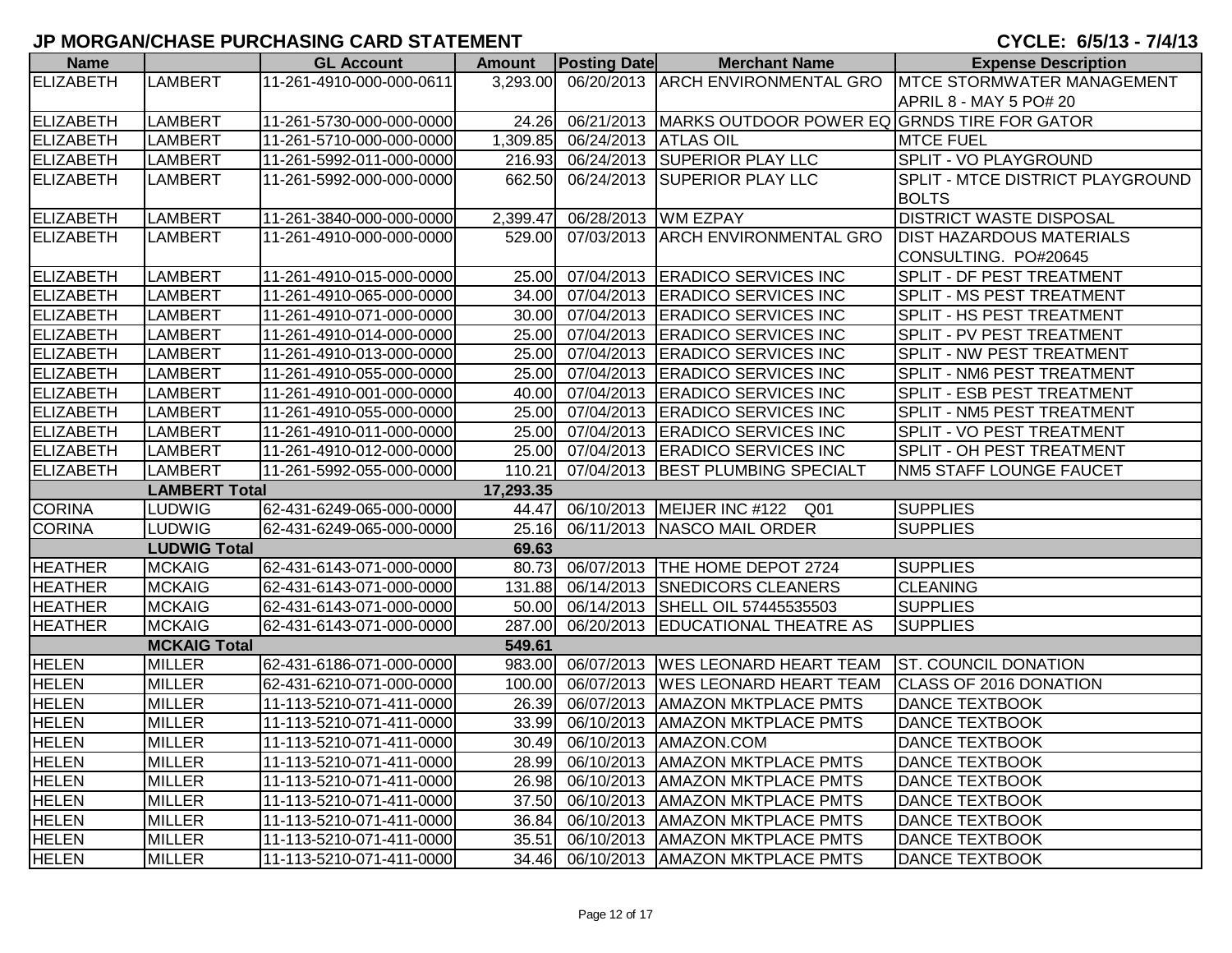| <b>Name</b>   |                       | <b>GL Account</b>        | <b>Amount</b> | <b>Posting Date</b> | <b>Merchant Name</b>                   | <b>Expense Description</b>         |
|---------------|-----------------------|--------------------------|---------------|---------------------|----------------------------------------|------------------------------------|
| <b>HELEN</b>  | <b>MILLER</b>         | 11-299-5990-000-000-0000 |               |                     | 203.36 06/11/2013 SSI*SCHOOL SPECIALTY | <b>CASTERS FOR AUDITORIUM</b>      |
|               |                       |                          |               |                     |                                        | <b>EQUIPMENT</b>                   |
| <b>HELEN</b>  | <b>MILLER</b>         | 11-127-6421-071-015-3440 | 198.77        |                     | 06/13/2013   MAG*MAGAZINES.COM         | <b>MARKETING CLASS MAGAZINES</b>   |
|               |                       |                          |               |                     |                                        | <b>SUBSCRIPTION</b>                |
| <b>HELEN</b>  | <b>MILLER</b>         | 62-431-6275-071-000-0000 | 23.74         |                     | 06/13/2013 GFS MKTPLC #0174            | REFRESHMENTS FOR STAFF PICNIC      |
| <b>HELEN</b>  | <b>MILLER</b>         | 62-431-6275-071-000-0000 | 52.35         | 06/13/2013 STAPLES  | 00115659                               | SUPPLIES FOR STAFF MTG             |
| <b>HELEN</b>  | <b>MILLER</b>         | 62-431-6186-071-000-0000 | 17.34         |                     | 06/14/2013 VARITRONICS                 | POSTER PAPER SHIPPING CHG          |
| <b>HELEN</b>  | <b>MILLER</b>         | 11-113-5210-071-411-0000 | 30.49         | 06/14/2013          | AMAZON.COM                             | <b>DANCE TEXTBOOK</b>              |
| <b>HELEN</b>  | <b>MILLER</b>         | 11-113-5210-071-411-0000 | 30.49         | 06/14/2013          | AMAZON.COM                             | DANCE TEXTBOOK                     |
| <b>HELEN</b>  | <b>MILLER</b>         | 11-113-5210-071-411-0000 | 30.49         |                     | 06/17/2013   AMAZON.COM                | DANCE TEXTBOOK                     |
| <b>HELEN</b>  | <b>MILLER</b>         | 62-431-6176-071-000-0000 | 26.90         |                     | 06/17/2013 CAROLS UPHOLSTERY           | CHAIR UPHOLSTERY FOR MAIN          |
|               |                       |                          |               |                     |                                        | <b>ENTRANCE (DEPOSIT)</b>          |
| <b>HELEN</b>  | <b>MILLER</b>         | 62-431-6275-071-000-0000 | 1,240.85      |                     | 06/17/2013 THE BIG SALAD - NOVI        | STAFF PICNIC 6/13/13               |
| <b>HELEN</b>  | <b>MILLER</b>         | 11-113-5110-071-414-0000 | 82.30         |                     | 06/19/2013 SSI*SCHOOL SPECIALTY        | <b>IB ART SUPPLIES</b>             |
| <b>HELEN</b>  | <b>MILLER</b>         | 62-431-6186-071-000-0000 | $-17.34$      |                     | 06/20/2013 VARITRONICS                 | <b>REFUND SHIPPING CHGS</b>        |
| <b>HELEN</b>  | <b>MILLER</b>         | 11-113-5210-071-411-0000 | 30.49         |                     | 06/20/2013 AMAZON.COM                  | <b>DANCE TEXTBOOK</b>              |
| <b>HELEN</b>  | <b>MILLER</b>         | 11-113-5210-071-411-0000 | 30.49         |                     | 06/20/2013 AMAZON.COM                  | <b>DANCE TEXTBOOK</b>              |
| <b>HELEN</b>  | <b>MILLER</b>         | 11-113-5210-071-411-0000 | 30.49         |                     | 06/21/2013 AMAZON.COM                  | <b>DANCE TEXTBOOK</b>              |
| <b>HELEN</b>  | <b>MILLER</b>         | 11-113-5210-071-411-0000 | 30.49         |                     | 06/21/2013 AMAZON.COM                  | <b>DANCE TEXTBOOK</b>              |
| <b>HELEN</b>  | <b>MILLER</b>         | 62-431-6275-071-000-0000 | 5.00          |                     | 06/21/2013 RUTH KAMIENECKI DO          | MISTAKE/\$5.00 PERSONAL PAYMENT    |
|               |                       |                          |               |                     |                                        | \$5.00 ENCLOSED                    |
| <b>HELEN</b>  | <b>MILLER</b>         | 62-431-6176-071-000-0000 | 52.00         |                     | 06/24/2013 CAROLS UPHOLSTERY           | CHAIR UPHOLSTERY MAIN ENTRANCE     |
|               |                       |                          |               |                     |                                        | <b>BALANCE</b>                     |
| <b>HELEN</b>  | <b>MILLER</b>         | 62-431-6170-071-000-0000 | 136.60        |                     | 06/24/2013   PAYPAL *ONEHUNDREDF       | MODEL UN DONATION TO HAITI         |
| <b>HELEN</b>  | <b>MILLER</b>         | 62-431-6169-071-000-0000 | 18.75         |                     | 06/26/2013   THE UPS STORE 0582        | SHIPPING SECRET GARDEN SCRIPTS     |
|               |                       |                          |               |                     |                                        | <b>BACK</b>                        |
| <b>HELEN</b>  | <b>MILLER</b>         | 11-127-6421-071-015-3440 | 25.00         |                     | 06/26/2013   TWX*TIME MAGAZINE         | <b>MARKETING CLASS MAGAZINE</b>    |
|               |                       |                          |               |                     |                                        | <b>SUBSCRIPTION</b>                |
| <b>HELEN</b>  | <b>MILLER</b>         | 62-431-6275-071-000-0000 | 16.80         |                     | 06/26/2013 MEIJER INC #122 Q01         | <b>BEVERAGES FOR STAFF MTGS</b>    |
| <b>HELEN</b>  | <b>MILLER</b>         | 11-127-6421-071-015-3440 | 65.00         |                     | 06/26/2013   BLP*BUSINESS WEEK         | <b>MARKETING CLASS MAGAZINE</b>    |
|               |                       |                          |               |                     |                                        | <b>SUBSCRIPTION</b>                |
| <b>HELEN</b>  | <b>MILLER</b>         | 11-127-6421-071-015-3440 | 49.00         |                     | 06/26/2013 CR *CONSUMER REPORTS        | <b>MARKETING CLASS MAGAZINE</b>    |
|               |                       |                          |               |                     |                                        | <b>SUBSCRIPTION</b>                |
| <b>HELEN</b>  | <b>MILLER</b>         | 11-127-6421-071-015-3440 | 124.11        |                     | 06/28/2013 STAPLS0116062829000002      | <b>MARKETING SUPPLIES</b>          |
| <b>HELEN</b>  | <b>MILLER</b>         | 11-127-6421-071-015-3440 |               |                     | 69.95 07/01/2013 CRAIN COMMUNICATIONS  | <b>MARKETING MAGAZINE</b>          |
|               |                       |                          |               |                     |                                        | <b>SUBSCRIPTION</b>                |
|               | <b>MILLER Total</b>   |                          | 3,978.06      |                     |                                        |                                    |
| <b>DONALD</b> | <b>MITCHELL</b>       | 11-299-5990-000-000-0000 | 2,345.00      |                     | 06/05/2013 SZABO SALES                 | <b>AUDITORIUM WALKIE TALKIES</b>   |
| <b>DONALD</b> | <b>MITCHELL</b>       | 11-299-5990-000-000-0000 | 904.00        |                     | 06/26/2013 AERIAL ENTERPRISES INC      | <b>SHORT MICROPHONE STANDS AND</b> |
|               |                       |                          |               |                     |                                        | <b>RACK MOUNT POWER BARS</b>       |
|               | <b>MITCHELL Total</b> |                          | 3,249.00      |                     |                                        |                                    |
| <b>RUSSEL</b> | <b>NESMITH</b>        | 11-261-5993-000-000-0000 | 54.00         |                     | 06/10/2013 ANGELO'S WHOLESALE          | <b>GRNDS ESB BEDS</b>              |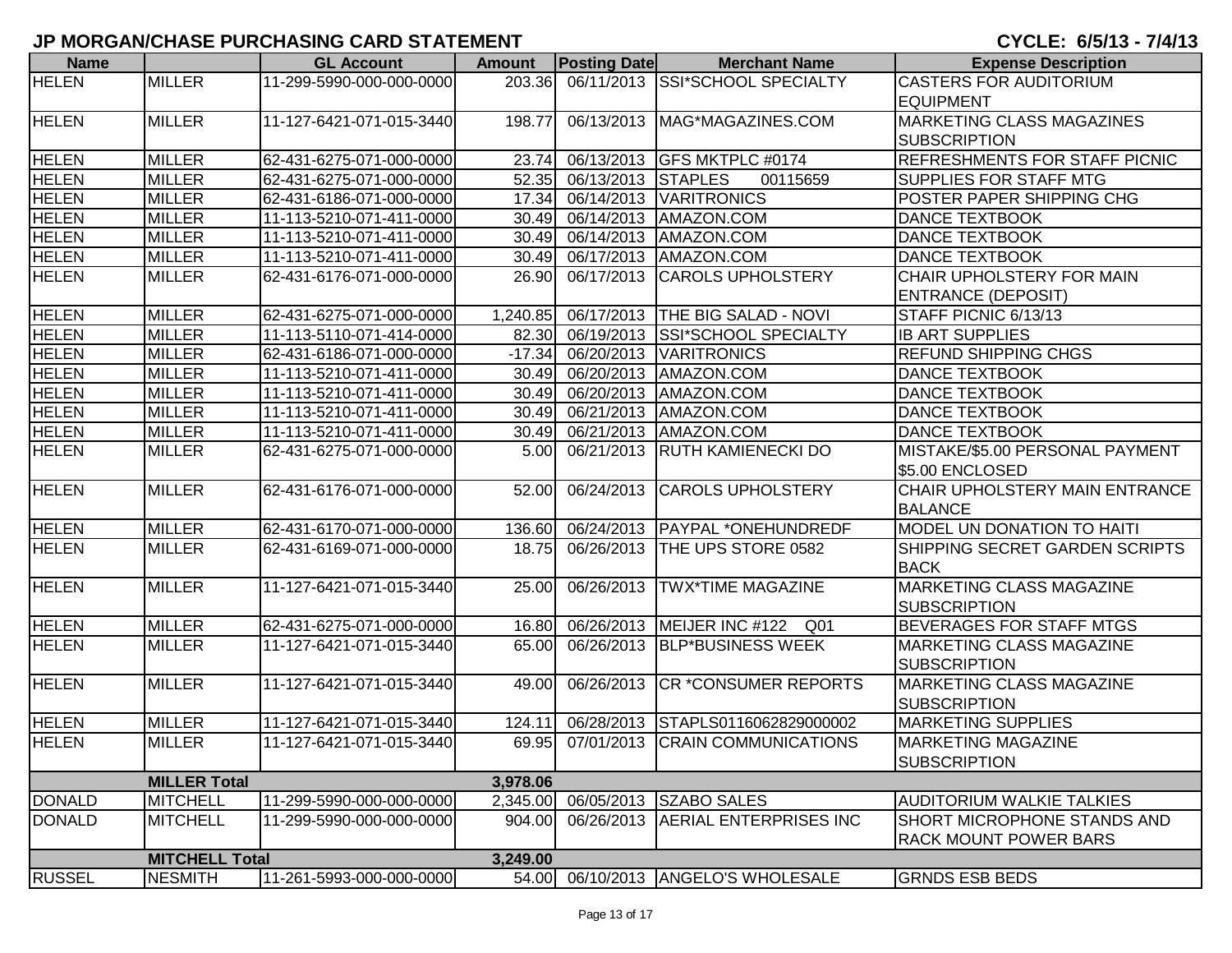| <b>Name</b>      |                       | <b>GL Account</b>        | <b>Amount</b> | <b>Posting Date</b>      | <b>Merchant Name</b>                     | <b>Expense Description</b>                   |
|------------------|-----------------------|--------------------------|---------------|--------------------------|------------------------------------------|----------------------------------------------|
| <b>RUSSEL</b>    | <b>NESMITH</b>        | 11-261-5993-000-000-0000 | 162.00        |                          | 06/10/2013 ANGELO'S WHOLESALE            | <b>GRNDS ESB BEDS</b>                        |
| <b>RUSSEL</b>    | <b>NESMITH</b>        | 11-261-5993-000-000-0000 |               |                          | 135.00 06/10/2013 ANGELO'S WHOLESALE     | <b>GRNDS ESB BEDS</b>                        |
| <b>RUSSEL</b>    | <b>NESMITH</b>        | 11-261-5993-000-000-0000 |               |                          | 45.00 06/10/2013 ANGELO'S WHOLESALE      | <b>GRNDS ATHLETIC FIELD REPAIRS</b>          |
| <b>RUSSEL</b>    | <b>NESMITH</b>        | 11-261-5992-055-000-0000 |               |                          | 1,318.00 07/03/2013 WW GRAINGER          | NM5 & 6 FIRE ALARM PULL STATION              |
|                  |                       |                          |               |                          |                                          | <b>COVERS &amp; SPACERS</b>                  |
|                  | <b>NESMITH Total</b>  |                          | 1,714.00      |                          |                                          |                                              |
| GAIL             | <b>OCONNOR</b>        | 11-351-5110-000-953-0000 |               | -6.35 06/05/2013 STAPLES | 00115659                                 | <b>SUPPLIES</b>                              |
| <b>GAIL</b>      | <b>OCONNOR</b>        | 11-351-5110-000-953-0000 | 6.35          | 06/05/2013 STAPLES       | 00115659                                 | <b>SUPPLIES</b>                              |
| <b>GAIL</b>      | <b>OCONNOR</b>        | 11-351-5110-000-953-0000 | 768.47        |                          | 06/05/2013 STAPLS7101023870000001        | <b>SUPPLIES</b>                              |
| GAIL             | <b>OCONNOR</b>        | 11-351-5110-000-953-0000 | 27.98         | 06/05/2013 TARGET        | 00014654                                 | <b>SUPPLIES</b>                              |
| <b>GAIL</b>      | <b>OCONNOR</b>        | 11-351-5110-000-953-0000 | 464.50        |                          | 06/10/2013 S&S WORLDWIDE                 | <b>SUPPLIES</b>                              |
| <b>GAIL</b>      | <b>OCONNOR</b>        | 11-351-5110-000-953-0000 | 26.35         |                          | 06/17/2013 STAPLS7101623279000002        | <b>TEACHING SUPPLIES</b>                     |
| <b>GAIL</b>      | <b>OCONNOR</b>        | 11-351-5110-000-953-0000 |               |                          | 140.43 06/17/2013 STAPLS7101623279000001 | <b>TEACHING SUPPLIES</b>                     |
| <b>GAIL</b>      | <b>OCONNOR</b>        | 11-351-5110-000-953-0000 |               |                          | 83.69 06/20/2013 ECC*DSS-DISC SCH SUPPL  | <b>TEACHING SUPPLIES</b>                     |
| <b>GAIL</b>      | <b>OCONNOR</b>        | 11-351-5110-000-953-0000 | 11.00         |                          | 06/20/2013 STAPLS7101755389000002        | <b>TEACHING SUPPLIES</b>                     |
| <b>GAIL</b>      | <b>OCONNOR</b>        | 11-351-5110-000-953-0000 |               |                          | 121.66 06/20/2013 STAPLS7101755389000001 | <b>TEACHING SUPPLIES</b>                     |
| <b>GAIL</b>      | <b>OCONNOR</b>        | 11-351-5110-000-953-0000 |               |                          | 42.93 06/24/2013 STAPLS7101943460000005  | <b>TEACHING SUPPLIES</b>                     |
| <b>GAIL</b>      | <b>OCONNOR</b>        | 11-351-5110-000-953-0000 | 37.21         |                          | 06/24/2013 STAPLS7101943460000003        | <b>TEACHING SUPPLIES</b>                     |
| <b>GAIL</b>      | <b>OCONNOR</b>        | 11-351-5110-000-953-0000 | 92.73         |                          | 06/26/2013 ORIENTAL TRADING CO           | <b>TEACHING SUPPLIES</b>                     |
| GAIL             | <b>OCONNOR</b>        | 11-351-5110-000-953-0000 |               |                          | 4.43 06/27/2013 STAPLS7101755389000003   | <b>TEACHING SUPPLIES</b>                     |
| <b>GAIL</b>      | <b>OCONNOR</b>        | 11-351-5110-000-953-0000 | 7.49          |                          | 07/03/2013 STAPLS7101943460000007        | <b>TEACHING SUPPLIES</b>                     |
| <b>GAIL</b>      | <b>OCONNOR</b>        | 11-351-5110-000-953-0000 | 2.80          |                          | 07/03/2013 STAPLS7101943460000006        | <b>TEACHNG SUPPLIES</b>                      |
|                  | <b>OCONNOR Total</b>  |                          | 1,831.67      |                          |                                          |                                              |
| <b>JUDY</b>      | <b>PAHL</b>           | 12-192-9192-000-955-0000 |               | 53.30 06/19/2013 TARGET  | 00014654                                 | <b>TEACHING SUPPLIES SUMMER CARE</b>         |
|                  | <b>PAHL Total</b>     |                          | 53.30         |                          |                                          |                                              |
| <b>STEPHANIE</b> | <b>SCHRINER</b>       | 62-431-6770-065-000-0000 |               |                          | 150.00 06/05/2013 KROGER #442            | THANK YOU CARDS FOR PTO                      |
| <b>STEPHANIE</b> | <b>SCHRINER</b>       | 62-431-6770-065-000-0000 | 281.96        |                          | 06/06/2013   METROPOLITAN DISPLAY        | <b>DIRECTIONAL SIGNS</b>                     |
| STEPHANIE        | <b>SCHRINER</b>       | 62-431-6770-065-000-0000 | 55.80         |                          | 06/14/2013   METROPOLITAN DISPLAY        | <b>DIRECTIONAL SIGNS</b>                     |
| <b>STEPHANIE</b> | <b>SCHRINER</b>       | 62-431-6275-065-000-0000 | 4,655.00      |                          | 06/17/2013 SYX*GLOBALINDUSTRIALEQ        | <b>CHAIRS FOR ROOM 524 - COMPUTER</b><br>LAB |
| STEPHANIE        | <b>SCHRINER</b>       | 62-431-6249-065-000-0000 | 4,933.81      |                          | 06/17/2013  LEABU SALES AND SERVIC       | <b>SEWING MACHINES</b>                       |
|                  | <b>SCHRINER Total</b> |                          | 10,076.57     |                          |                                          |                                              |
| <b>CLAIRE</b>    | <b>SCHURIG</b>        | 62-431-6122-071-000-0000 | 121.30        |                          | 06/17/2013 MUSICAL RESOURCES OF T        | 2 SIGHT READING PACKETS FOR NEXT             |
|                  |                       |                          |               |                          |                                          | YEAR'S CHOIRS.                               |
| <b>CLAIRE</b>    | <b>SCHURIG</b>        | 62-431-6122-071-000-0000 |               |                          | 425.43 06/17/2013 CUSTOMINK TSHIRTS      | T-SHIRTS FOR NOVI SINGERS.                   |
| <b>CLAIRE</b>    | <b>SCHURIG</b>        | 62-431-6122-071-000-0000 |               |                          | -42.05 06/18/2013 CUSTOMINK TSHIRTS      | REFUND AFTER WE CHANGED THE T-               |
|                  |                       |                          |               |                          |                                          | SHIRTS FROM 3 TO 2 COL                       |
|                  | <b>SCHURIG Total</b>  |                          | 504.68        |                          |                                          |                                              |
| KATHLEEN         | <b>SHPAKOFF</b>       | 11-351-5110-000-953-0000 |               | 74.99 06/20/2013 TARGET  | 00014654                                 | <b>SUPPLIES</b>                              |
|                  | <b>SHPAKOFF Total</b> |                          | 74.99         |                          |                                          |                                              |
| <b>SHEILA</b>    | SOVEL                 | 62-431-6355-031-000-0000 |               | 12.79 06/05/2013 STAPLES | 00115659                                 | <b>CLASSROOM SUPPLIES</b>                    |
| <b>SHEILA</b>    | <b>SOVEL</b>          | 62-431-6355-031-000-0000 |               | 51.45 06/13/2013 TARGET  | 00014654                                 | <b>CLASSROOM SUPPLIES</b>                    |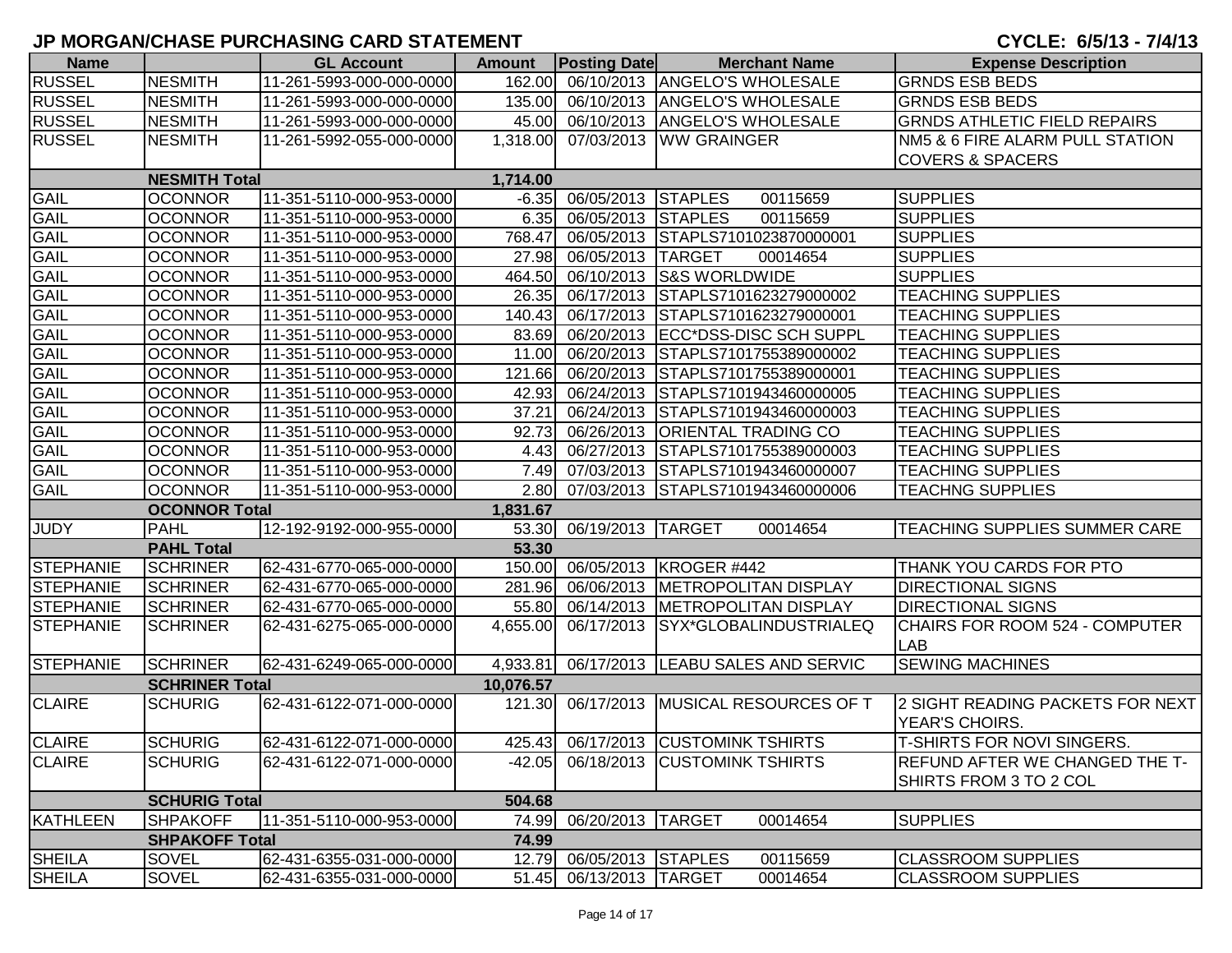|                  |                       | י ווים ווים שווהט בין אוויס וויסוויס ומשמש את ה |               |                         |                                           | U I VLL. VIVI IV<br>. <i>. .</i> 77                                |
|------------------|-----------------------|-------------------------------------------------|---------------|-------------------------|-------------------------------------------|--------------------------------------------------------------------|
| <b>Name</b>      |                       | <b>GL Account</b>                               | <b>Amount</b> | <b>Posting Date</b>     | <b>Merchant Name</b>                      | <b>Expense Description</b>                                         |
| <b>SHEILA</b>    | <b>SOVEL</b>          | 62-431-6355-031-000-0000                        | 16.09         |                         | 06/24/2013 MICHAELS #2071                 | <b>CLASSROOM SUPPLIES</b>                                          |
|                  | <b>SOVEL Total</b>    |                                                 | 80.33         |                         |                                           |                                                                    |
| <b>CAROL</b>     | <b>SPRYS</b>          | 62-431-6104-061-000-0000                        |               |                         |                                           | 306.35 06/05/2013 MYR*MYRON MANUFACTURIN GIFTS FOR COACHES RETREAT |
| CAROL            | <b>SPRYS</b>          | 62-431-6140-061-000-0000                        | 63.68         | 06/05/2013              | <b>THE HOME DEPOT 2762</b>                | <b>FLOWERS FOR GIRLS LACROSSE</b>                                  |
|                  |                       |                                                 |               |                         |                                           | <b>BANQUET</b>                                                     |
| <b>CAROL</b>     | <b>SPRYS</b>          | 62-431-6177-061-000-0000                        | 2,332.00      | 06/06/2013              | NIKE.COM                                  | SHIOES FOR POM TEAM FOR SUMMER                                     |
|                  |                       |                                                 |               |                         |                                           | CAMP. APPOVAL TO PAY                                               |
| <b>CAROL</b>     | <b>SPRYS</b>          | 11-293-5910-000-000-0000                        | $-23.94$      | 06/07/2013 STAPLES      | 00115659                                  | <b>RETURN</b>                                                      |
| <b>CAROL</b>     | <b>SPRYS</b>          | 11-293-5910-000-000-0000                        | 64.58         | 06/07/2013              | <b>STAPLES</b><br>00115659                | <b>OFFICE SUPPLIES</b>                                             |
| <b>CAROL</b>     | <b>SPRYS</b>          | 11-293-5910-000-000-0000                        | 18.55         | 06/07/2013              | SAMSCLUB #6657                            | SPLIT - GL 5910 OFFICE SUPPLIES                                    |
| <b>CAROL</b>     | <b>SPRYS</b>          | 62-431-6104-061-000-0000                        | 64.15         | 06/07/2013              | SAMSCLUB #6657                            | SPLIT - SA 104 TOURNEY SUPPLIES                                    |
| <b>CAROL</b>     | <b>SPRYS</b>          | 62-431-6104-061-000-0000                        | 103.58        | 06/10/2013              | <b>JIMMY JOHNS - 1659</b>                 | MHSAA TOURNEY- LUNCH FOR                                           |
|                  |                       |                                                 |               |                         |                                           | <b>OFFICIALS AND WORKERS</b>                                       |
| CAROL            | <b>SPRYS</b>          | 62-431-6104-061-000-0000                        | 145.00        |                         | 06/10/2013 MEIJER INC #122 Q01            | <b>IPOD FOR SOUND SYSTEM</b>                                       |
| CAROL            | <b>SPRYS</b>          | 62-431-6104-061-000-0000                        | 482.13        | 06/13/2013              | <b>SCHOOL HEALTH CORP</b>                 | <b>HEAT INDEX MONITORS</b>                                         |
| <b>CAROL</b>     | <b>SPRYS</b>          | 62-431-6104-061-000-0000                        | 67.02         | 06/14/2013              | SAMSCLUB #6657                            | <b>COACHES RETREAT SUPPLIES</b>                                    |
| <b>CAROL</b>     | <b>SPRYS</b>          | 62-431-6177-061-000-0000                        | 100.70        | 06/17/2013              | NIKE.COM                                  | POM SHOES. OK TO PAY TAX BY B                                      |
|                  |                       |                                                 |               |                         |                                           | <b>GORDON</b>                                                      |
| <b>CAROL</b>     | <b>SPRYS</b>          | 11-293-5910-000-000-0000                        | 6.88          | 06/20/2013              | STAPLS7101772453000002                    | <b>OFFICE SUPPLIES</b>                                             |
| <b>CAROL</b>     | <b>SPRYS</b>          | 11-293-5910-000-000-0000                        | 264.27        |                         | 06/20/2013 STAPLS7101772453000001         | <b>OFFICE SUPPLIES</b>                                             |
| <b>CAROL</b>     | <b>SPRYS</b>          | 62-431-6177-061-000-0000                        | $-100.70$     | 06/24/2013 NIKE.COM     |                                           | <b>REFUND SHOES FOR POM TEAM</b>                                   |
| <b>CAROL</b>     | <b>SPRYS</b>          | 62-431-6155-061-000-0000                        | 73.77         | 06/24/2013              | STAPLS7101943326000001                    | <b>BINDERS FOR HOCKEY TEAM</b>                                     |
| <b>CAROL</b>     | <b>SPRYS</b>          | 11-293-7410-000-000-0000                        | 82.40         | 07/02/2013              | <b>PAYPAL *BCAM</b>                       | <b>COACHES ASSOCIATION DUES NOVI</b>                               |
|                  |                       |                                                 |               |                         |                                           | HS & MS                                                            |
|                  | <b>SPRYS Total</b>    |                                                 | 4,050.42      |                         |                                           |                                                                    |
| <b>ROBERT</b>    | <b>STEEH</b>          | 11-311-3210-000-000-0000                        |               | 545.80 06/11/2013       | <b>IDELTA</b>                             | <b>FLIGHT TO NATIONAL COM. ED</b>                                  |
|                  |                       |                                                 |               |                         |                                           | <b>CONFERENCE</b>                                                  |
| <b>ROBERT</b>    | <b>STEEH</b>          | 11-311-7410-000-000-0000                        | 390.00        | 06/12/2013              | <b>NSPRA</b>                              | <b>REGISTRATION NATIONAL COM. ED.</b>                              |
|                  |                       |                                                 |               |                         |                                           | <b>CONFERENCE</b>                                                  |
|                  | <b>STEEH Total</b>    |                                                 | 935.80        |                         |                                           |                                                                    |
| <b>KIMBERLY</b>  | <b>STORM</b>          | 12-192-9192-000-955-0000                        | 18.50         | 06/19/2013              | BED BATH & BEYOND #288                    | <b>SUMMER CARE, TEACHING</b>                                       |
| <b>KIMBERLY</b>  | <b>STORM</b>          | 12-192-9192-000-955-0000                        | 32.13         | 06/24/2013              | MICHAELS # 5732                           | <b>SUMMER CARE, TEACHING</b>                                       |
| KIMBERLY         | <b>STORM</b>          | 12-192-9192-000-955-0000                        | 14.31         |                         | 06/24/2013   FIVE BELOW #563              | <b>SUMMER CARE, TEACHING</b>                                       |
| KIMBERLY         | <b>STORM</b>          | 12-192-9192-000-955-0000                        | 7.93          | 06/24/2013 TARGET       | 00022301                                  | <b>SUMMER CARE, TEACHING</b>                                       |
| <b>KIMBERLY</b>  | <b>STORM</b>          | 12-192-9192-000-955-0000                        |               |                         | 50.00 07/02/2013   TOLEDO ZOOLOGICAL SOCI | SUMMER CARE, FIELD TRIP                                            |
|                  | <b>STORM Total</b>    |                                                 | 122.87        |                         |                                           |                                                                    |
| <b>CHRISTINE</b> | <b>STRICKER</b>       | 11-351-5110-000-955-0000                        |               |                         | 37.36 06/20/2013 PARTY AMERICA            | <b>SUPPLIES FOR SUMMER CARE</b>                                    |
| <b>CHRISTINE</b> | <b>STRICKER</b>       | 11-351-5110-000-955-0000                        | 36.17         |                         | 06/25/2013 MICHAELS #3723                 | <b>SUPPLIES FOR SUMMER CARE</b>                                    |
| <b>CHRISTINE</b> | <b>STRICKER</b>       | 11-351-5110-000-955-0000                        |               | 13.99 07/02/2013 TARGET | 00014654                                  | <b>SUPPLIES FOR SUMMER CARE</b>                                    |
| <b>CHRISTINE</b> | <b>STRICKER</b>       | 11-351-5110-000-955-0000                        |               |                         | 83.45 07/02/2013 JOANN ETC #1933          | <b>SUPPLIES FOR SUMMER CARE</b>                                    |
|                  | <b>STRICKER Total</b> |                                                 | 170.97        |                         |                                           |                                                                    |
| <b>NANCY</b>     | <b>TURNER</b>         | 11-215-5110-000-031-0000                        |               |                         | 513.70 06/05/2013 LINGUISYSTEMS INC       | <b>PROTOCOLS</b>                                                   |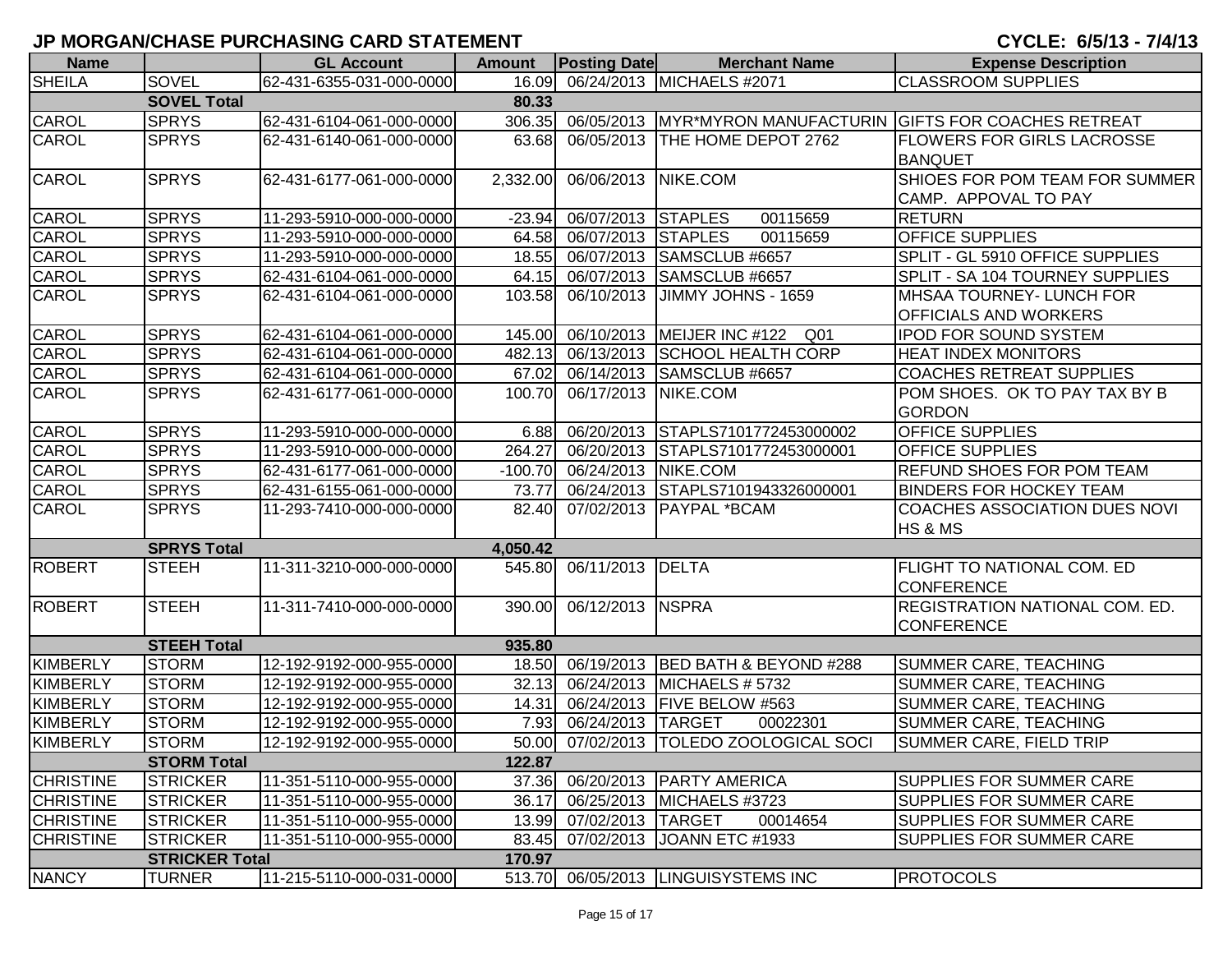| <b>Name</b>     |                        | <b>GL Account</b>        | <b>Amount</b> | <b>Posting Date</b>    | <b>Merchant Name</b>                 | <b>Expense Description</b>        |
|-----------------|------------------------|--------------------------|---------------|------------------------|--------------------------------------|-----------------------------------|
| <b>NANCY</b>    | <b>TURNER</b>          | 11-218-5110-000-063-0000 | 319.00        |                        | 06/06/2013 RVRSIDE EDU *TESTING      | <b>PROTOCOLS</b>                  |
| <b>NANCY</b>    | <b>TURNER</b>          | 11-215-5110-000-031-0000 | 99.00         | 06/06/2013 WPS         |                                      | <b>PROTOCOL</b>                   |
| <b>NANCY</b>    | <b>TURNER</b>          | 11-215-5110-000-031-0000 | 3,310.27      |                        | 06/07/2013 NCS PEARSON               | PROTOCOLS TESTING MATERIALS       |
| <b>NANCY</b>    | <b>TURNER</b>          | 11-122-6420-013-194-0000 | 12.13         | 06/12/2013             | <b>AMAZON MKTPLACE PMTS</b>          | SPLIT - FOR NOVI WOODS IPAD       |
|                 |                        |                          |               |                        |                                      | <b>COVERS</b>                     |
| <b>NANCY</b>    | <b>TURNER</b>          | 11-122-6420-015-194-0000 | 166.45        |                        | 06/12/2013   AMAZON MKTPLACE PMTS    | SPLIT - FOR DEERFIELD IPAD COVERS |
|                 |                        |                          |               |                        |                                      |                                   |
| <b>NANCY</b>    | <b>TURNER</b>          | 11-122-6420-013-194-0000 | 38.58         |                        | 06/12/2013   AMAZON.COM              | I PAD COVERS                      |
| <b>NANCY</b>    | <b>TURNER</b>          | 11-122-6420-013-194-0000 | 38.58         | 06/13/2013             | AMAZON.COM                           | I PAD COVERS                      |
| <b>NANCY</b>    | <b>TURNER</b>          | 11-216-5110-000-316-0000 | 88.00         | 06/13/2013             | HAWTHORNE EDUCATIONAL                | <b>PROTOCOLS</b>                  |
| <b>NANCY</b>    | <b>TURNER</b>          | 11-216-5110-000-316-0000 | 50.00         | 06/13/2013             | <b>WPS</b>                           | <b>PROTOCOLS</b>                  |
| <b>NANCY</b>    | <b>TURNER</b>          | 11-214-5110-000-314-0000 | 438.90        | 06/13/2013 WPS         |                                      | <b>PROTOCOLS</b>                  |
| <b>NANCY</b>    | <b>TURNER</b>          | 11-122-6420-013-194-0000 | 57.87         | 06/13/2013             | AMAZON.COM                           | I PAD COVERS                      |
| <b>NANCY</b>    | <b>TURNER</b>          | 11-216-5110-000-316-0000 | 1,722.80      |                        | 06/14/2013 NCS PEARSON               | <b>PROTOCOLS</b>                  |
| <b>NANCY</b>    | <b>TURNER</b>          | 11-218-5110-000-063-0000 | 2,132.35      |                        | 06/14/2013 RVRSIDE EDU *TESTING      | <b>PROTOCOLS</b>                  |
| <b>NANCY</b>    | <b>TURNER</b>          | 11-122-6420-013-194-0000 | 19.29         |                        | 06/14/2013   AMAZON.COM              | I PAD COVERS                      |
| <b>NANCY</b>    | <b>TURNER</b>          | 11-216-5110-000-316-0000 | 975.00        |                        | 06/14/2013   MULTI-HEALTH SYSTEMS    | <b>PROTOCOLS</b>                  |
| <b>NANCY</b>    | <b>TURNER</b>          | 11-218-5110-000-063-0000 |               |                        | 564.30 06/17/2013 PRO ED INC         | <b>PROTOCOLS</b>                  |
|                 | <b>TURNER Total</b>    |                          | 10,546.22     |                        |                                      |                                   |
| <b>CYNTHIA</b>  | <b>VALENTINE</b>       | 11-271-3220-000-000-0000 | 156.31        |                        | 06/07/2013 BOYNE HIGHLANDS LOD       | CHARGE NETS TO \$0                |
| <b>CYNTHIA</b>  | <b>VALENTINE</b>       | 11-271-3220-000-000-0000 | 156.31        |                        | 06/07/2013 BOYNE HIGHLANDS LOD       | CHARGE NETS TO \$0                |
| <b>CYNTHIA</b>  | <b>VALENTINE</b>       | 11-271-7410-000-000-0000 | 240.00        | 06/13/2013             | <b>MICHIGAN ASSOCIATION F</b>        | 2013/14 MEMBERSHIP                |
| <b>CYNTHIA</b>  | <b>VALENTINE</b>       | 11-271-5910-000-000-0000 | 135.63        | 06/20/2013             | STAPLS7101738633000001               | <b>OFFICE SUPPLIES</b>            |
| <b>CYNTHIA</b>  | <b>VALENTINE</b>       | 11-271-3220-000-000-0000 | $-312.62$     |                        | 06/20/2013 BOYNE HIGHLANDS LOD       | <b>CHARGE NETS TO \$0</b>         |
| <b>CYNTHIA</b>  | <b>VALENTINE</b>       | 11-271-5910-000-000-0000 | 99.99         |                        | 06/21/2013 STAPLS7101800837000001    | <b>OFFICE SUPPLIES</b>            |
|                 | <b>VALENTINE Total</b> |                          | 475.62        |                        |                                      |                                   |
| <b>ANGELA</b>   | <b>VAUGHAN</b>         | 11-231-3220-000-000-0000 |               | 350.00 06/26/2013 MASB |                                      | MASB 10-25-13 FALL CONFERENCE     |
|                 |                        |                          |               |                        |                                      | (O'CONNOR) & MASB CBAS            |
|                 | <b>VAUGHAN Total</b>   |                          | 350.00        |                        |                                      |                                   |
| <b>RONALD</b>   | <b>WEBBER</b>          | 11-221-3220-000-411-0000 | 21.00         |                        | 06/10/2013 GRAND TRAV RESORT & SP    | LODGING BALANCE FROM MPAAA        |
|                 |                        |                          |               |                        |                                      | <b>CONFERENCE</b>                 |
| <b>RONALD</b>   | <b>WEBBER</b>          | 11-221-5990-000-411-0000 | 15.18         |                        | 06/13/2013 MONROE BAKERY             | <b>NILT MEETING</b>               |
| <b>RONALD</b>   | <b>WEBBER</b>          | 11-221-5990-000-411-0000 | 20.00         |                        | 06/19/2013 MONROE BAKERY             | <b>ATLAS BLUEPRINTING</b>         |
| <b>RONALD</b>   | <b>WEBBER</b>          | 11-221-5990-000-411-0000 | 20.00         | 06/26/2013             | MONROE BAKERY                        | <b>IOBSERVATION TRAINING</b>      |
| <b>RONALD</b>   | <b>WEBBER</b>          | 11-221-5990-000-411-0000 |               |                        | 15.18 06/27/2013 MONROE BAKERY       | <b>IOBSERVATION TRAINING</b>      |
|                 | <b>WEBBER Total</b>    |                          | 91.36         |                        |                                      |                                   |
| <b>KIMBERLY</b> | <b>WESNER</b>          | 11-222-5990-065-000-0000 | 495.69        |                        | 06/06/2013   AMAZON MKTPLACE PMTS    | <b>CASES FOR IPAD MINIS</b>       |
| <b>KIMBERLY</b> | <b>WESNER</b>          | 11-222-5310-065-000-0000 | 499.50        |                        | 06/13/2013   FOLLETT LIBRARY RES     | ELA CLASSROOM BOOKS (89.51%)      |
| <b>KIMBERLY</b> | <b>WESNER</b>          | 62-431-6262-065-000-0000 |               |                        | 58.56 06/13/2013 FOLLETT LIBRARY RES | ELA CLASSROOM BOOKS (10.49%)      |
| <b>KIMBERLY</b> | <b>WESNER</b>          | 11-222-5310-065-000-0000 | 550.00        |                        | 06/13/2013 FOLLETT LIBRARY RES       | <b>ELA BOOK REPLACEMENTS</b>      |
|                 | <b>WESNER Total</b>    |                          | 1,603.75      |                        |                                      |                                   |
| <b>JOHN</b>     | <b>ZOFCHAK</b>         | 11-271-5730-000-000-0000 | 269.81        |                        | 06/13/2013  LAWSON PRODUCTS          | <b>PARTS</b>                      |